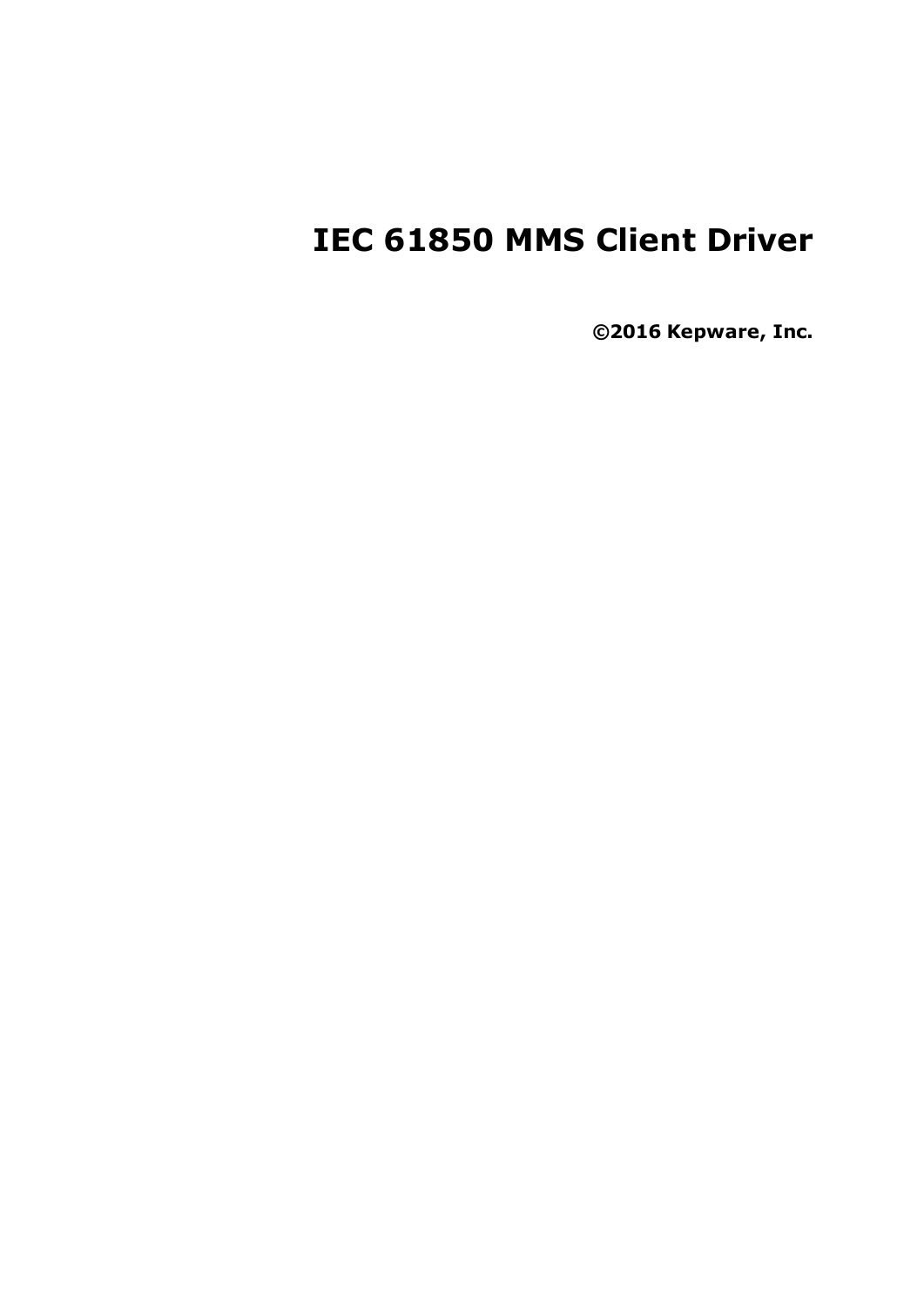# <span id="page-1-0"></span>**Table of Contents**

| Duplicate address <tag address=""> produced from SCL file. Tag will not be created.  17</tag>                                                                                                                        |
|----------------------------------------------------------------------------------------------------------------------------------------------------------------------------------------------------------------------|
| Error: Device < device name>, Address < MMS address>, Invalid bit string data < bit string>.                                                                                                                         |
| Error: Device < device name>, Address < MMS address>, Invalid data type < data type> for                                                                                                                             |
| Error: Device <device name="">, Address <mms address="">, Invalid octet string data <octet<br>string&gt;. Please enter an even number of hexadecimal digits (for example, "00 01 C3").  17</octet<br></mms></device> |
| Error: Device < device name>, Cannot write to structured data attribute < MMS address>. 17                                                                                                                           |
|                                                                                                                                                                                                                      |
| Error: Device < device name>, Structured data attribute <mms address=""> cannot be applied to</mms>                                                                                                                  |
|                                                                                                                                                                                                                      |
| Invalid address <tag address=""> produced from SCL file. Tag will not be created.  18</tag>                                                                                                                          |
| No ConnectedAP of SubNetwork <subnetwork> with IED <ied> and AccessPoint</ied></subnetwork>                                                                                                                          |
| Selected AccessPoint <accesspoint> not found in file <file path="">. 19</file></accesspoint>                                                                                                                         |
|                                                                                                                                                                                                                      |
|                                                                                                                                                                                                                      |
|                                                                                                                                                                                                                      |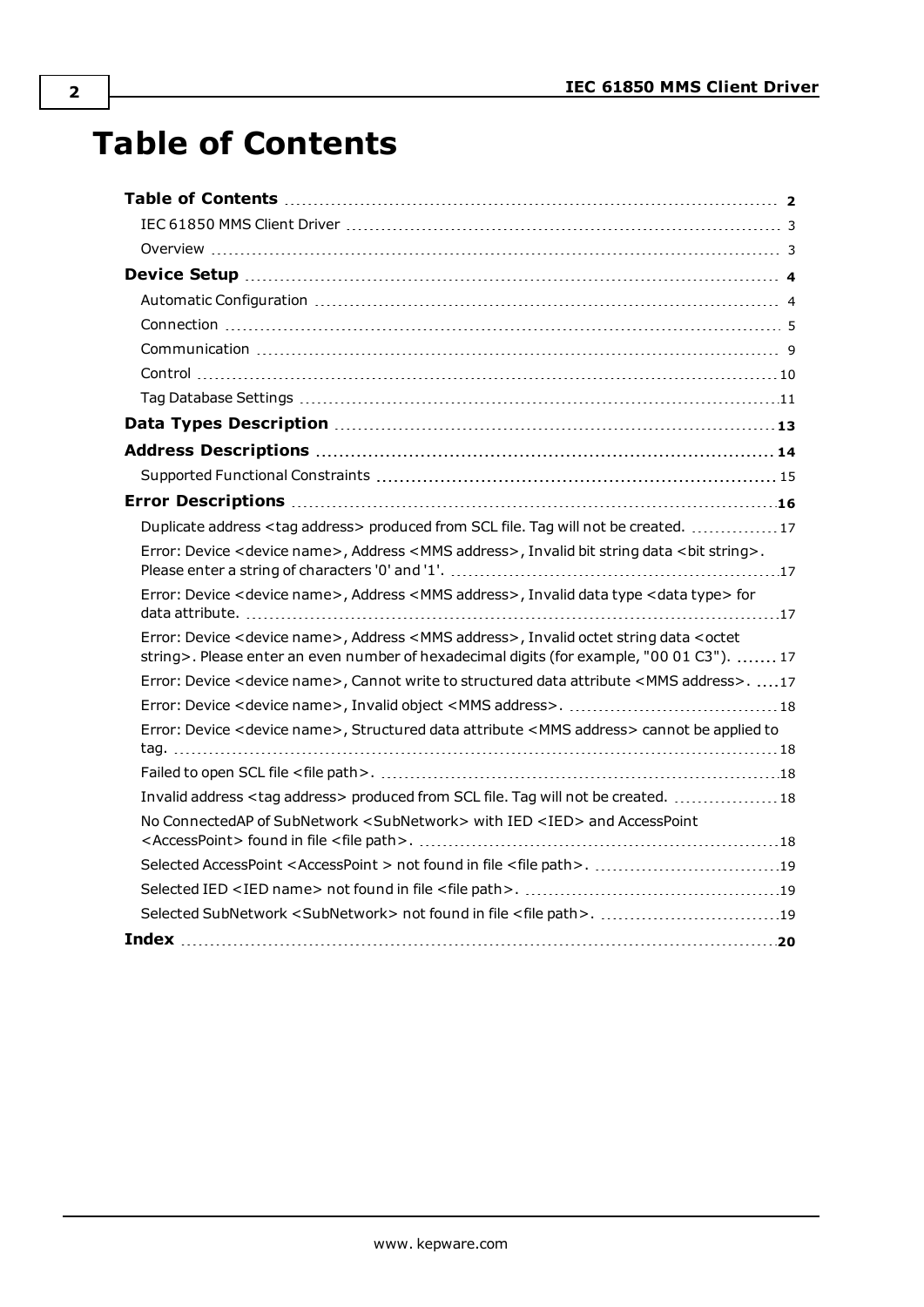# <span id="page-2-0"></span>**IEC 61850 MMS Client Driver**

Help version 1.019

#### **CONTENTS**

**[Overview](#page-2-1)** What is the IEC 61850 MMS Client Driver?

**[Device](#page-3-0) Setup** How do I configure devices for use with this driver?

**Data Types [Description](#page-12-0)** What data types does the IEC 61850 MMS Client Driver support?

**Address [Descriptions](#page-13-0)** How do I address a data location on a device?

#### **Error [Descriptions](#page-15-0)**

What error messages are produced by the IEC 61850 MMS Client Driver?

#### <span id="page-2-1"></span>**Overview**

IEC 61850 is a modern electrical substation communication protocol designed with the goal of decreasing data management effort. It uses symbolic addresses to reduce the time-intensive data mapping of numericallyaddressed protocols, supports several self-description services for online data configuration and validation, and supports meta data in addition to real, measured data.

The IEC 61850 MMS Client Driver supports the following:

- Solicited data access through Manufacturing Message Specification (MMS) Read and Write requests.
- Unsolicited data through MMS Information Reports.
- Special handling of Reads and Writes as they relate to IEC 61850 control operations.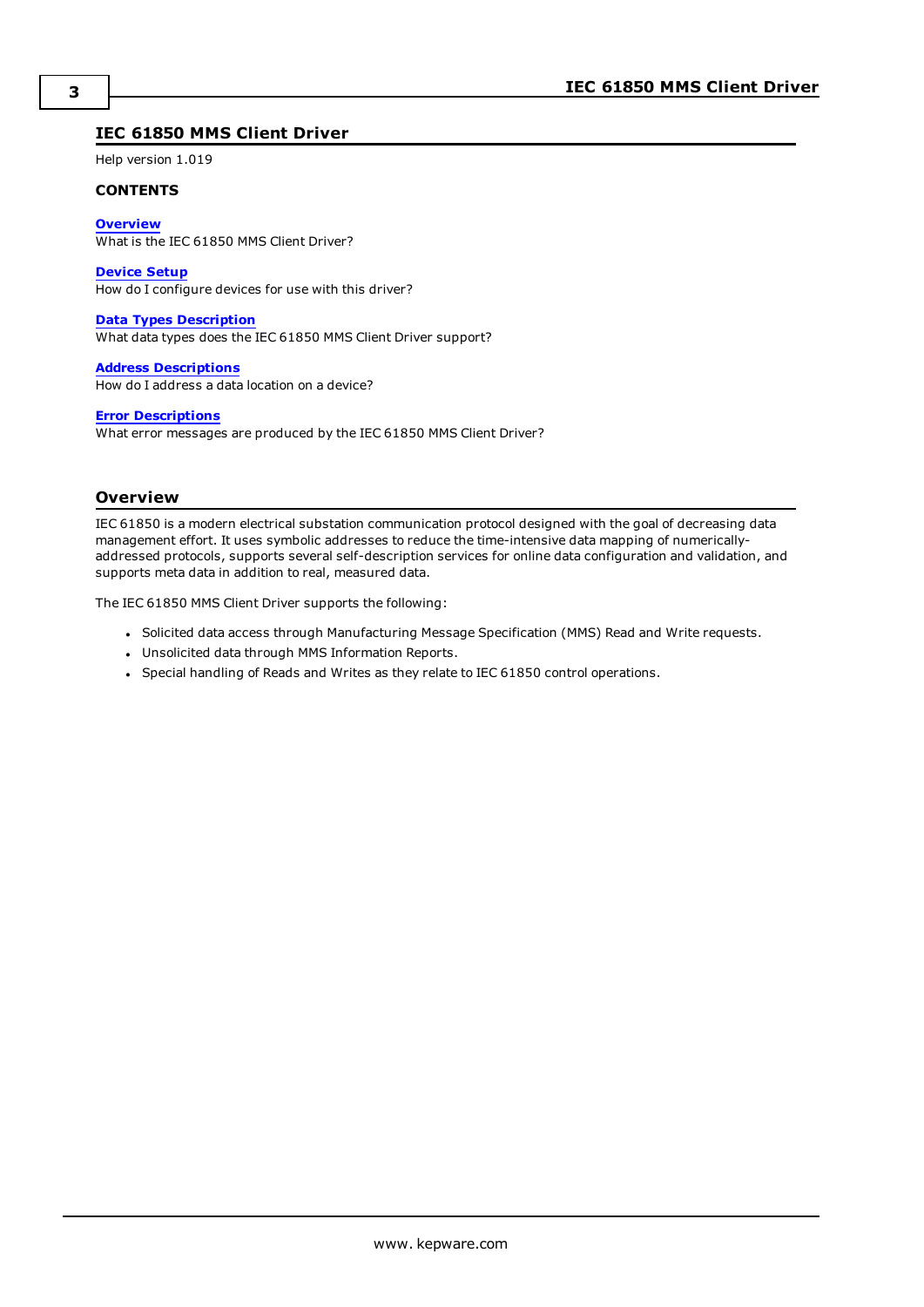#### <span id="page-3-0"></span>**Device Setup**

#### **Maximum Number of Channels and Devices**

The maximum number of supported channels is 256. The maximum number of supported devices is 256.

#### <span id="page-3-1"></span>**Automatic Configuration**

This dialog is used to define the source for automatic device configuration, and to specify a Substation Configuration Language (SCL) file that represents a target device.

| New Device - Automatic Configuration | X                                                                                                                                                                                                                                           |
|--------------------------------------|---------------------------------------------------------------------------------------------------------------------------------------------------------------------------------------------------------------------------------------------|
| 0                                    | Select the source for automatic device configuration.<br>Automatic configuration source<br>File<br>O Device<br>Configuration from SCL (*.icd, *.cid, *.scd)<br>File:<br>$\cdots$<br>SubNetwork:<br>IED:<br>AccessPoint:<br>Select from file |
|                                      | < Back<br>Next<br>Cancel<br>Help                                                                                                                                                                                                            |

Descriptions of the parameters are as follows:

- <sup>l</sup> **Automatic Configuration Source:** This field specifies the source for automatic device configuration. Options include Device and SCL File. When Device is selected, tags will be created using the online device self-description services. When SCL is selected, tags will be created from the configured SCL file, and the Connection parameters will be imported. The default setting is Device. **Note:** For more information on the Connection parameters, refer to **[Connection](#page-4-0)**.
- <sup>l</sup> **File:** This parameter is set automatically after the configuration file is specified. To locate the file, click the browse (...) button. The selected file can have an .icd, .cid, or .scd extension. This parameter is only available when the Automatic Configuration Source is set to **File**.
- **.** SubNetwork: This parameter is be set automatically after the SubNetwork is confirmed in SCL Parameter Import. It is only available when the Automatic Configuration Source is set to **File**. For more information, refer to **[Parameter](#page-4-1) Import**.
- **. IED:** This parameter will be set automatically after the Intelligent Electronic Device (IED) is confirmed in SCL Parameter Import. It is only available when the Automatic Configuration Source is set to File. For more information, refer to **[Parameter](#page-4-1) Import**.
- AccessPoint: This parameter will be set automatically after the AccessPoint is confirmed in Parameter Import. It is only available when the Automatic Configuration Source is set File. For more information, refer to **[Parameter](#page-4-1) Import**.

**4**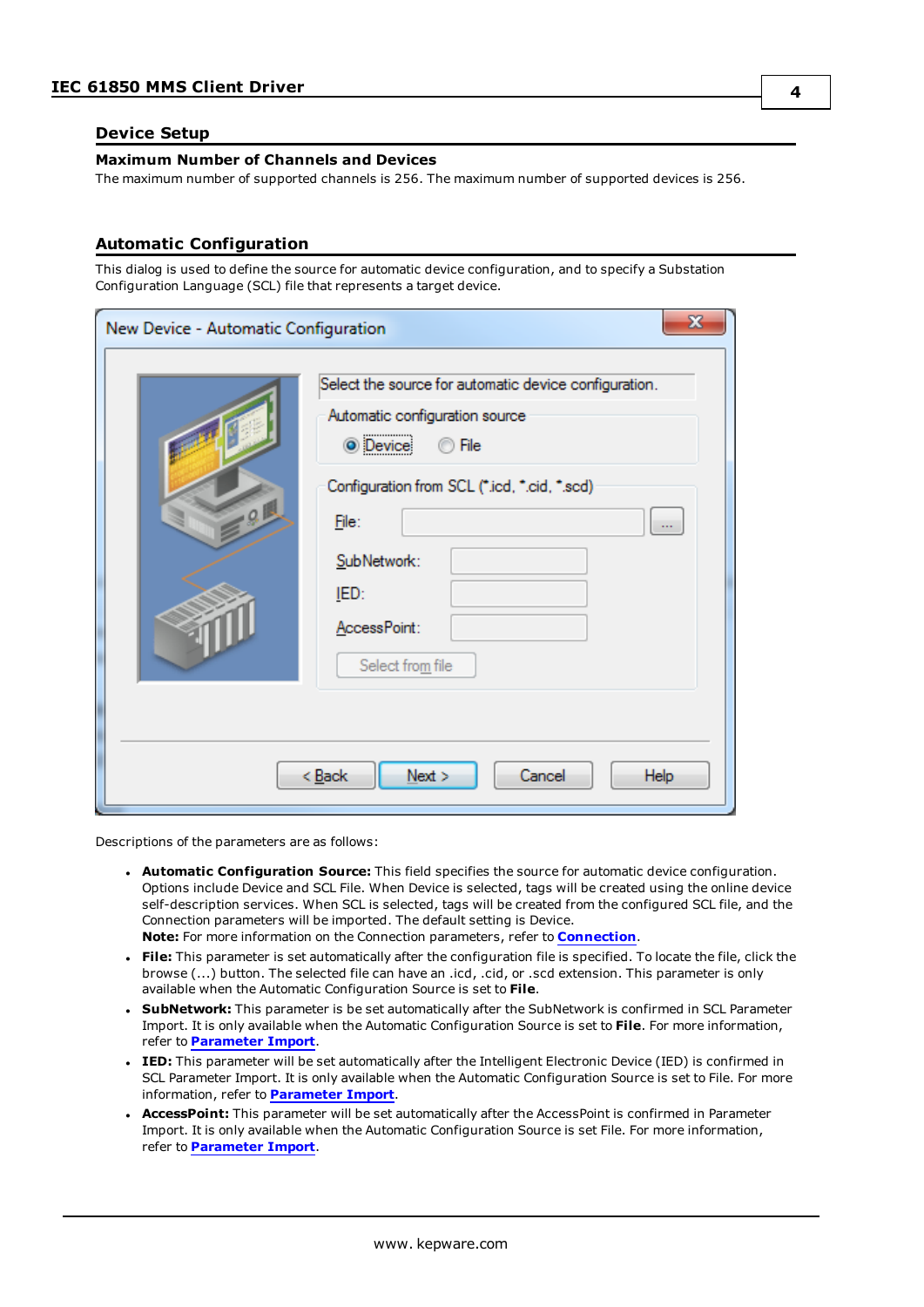<span id="page-4-1"></span>**.** Select from file: When clicked, this button launches the SCL Parameter Import dialog. It is only available when the Automatic Configuration Source is set to **File**. For more information, refer to **[Parameter](#page-4-1) [Import](#page-4-1)**.

#### **Parameter Import**

This dialog displays the SubNetworks, IEDs, and AccessPoints available in the file specified in the Automatic Configuration dialog. Once confirmed, the selections will be set in the Automatic Configuration dialog.

| Parameter Import                    |                                                    |
|-------------------------------------|----------------------------------------------------|
| selected file.                      | Select a SubNetwork, IED, and AccessPoint from the |
| SubNetwork:<br>IED:<br>AccessPoint: | NONE<br>F303<br>P1                                 |
|                                     | 0K<br>Cancel                                       |

Descriptions of the parameters are as follows:

- <sup>l</sup> **SubNetwork:** This parameter specifies a SubNetwork within the specified file. If multiple SubNetworks exist in the file, the first one encountered is selected by default.
- <sup>l</sup> **IED:** This parameter specifies an IED within the file. If multiple IEDs exist in the file, the first one encountered is selected by default.
- **AccessPoint:** This parameter specifies an AccessPoint within the file. If multiple AccessPoints exist in the file, the first one encountered is selected by default.

#### <span id="page-4-0"></span>**Connection**

This dialog is used to configure the device's connection settings.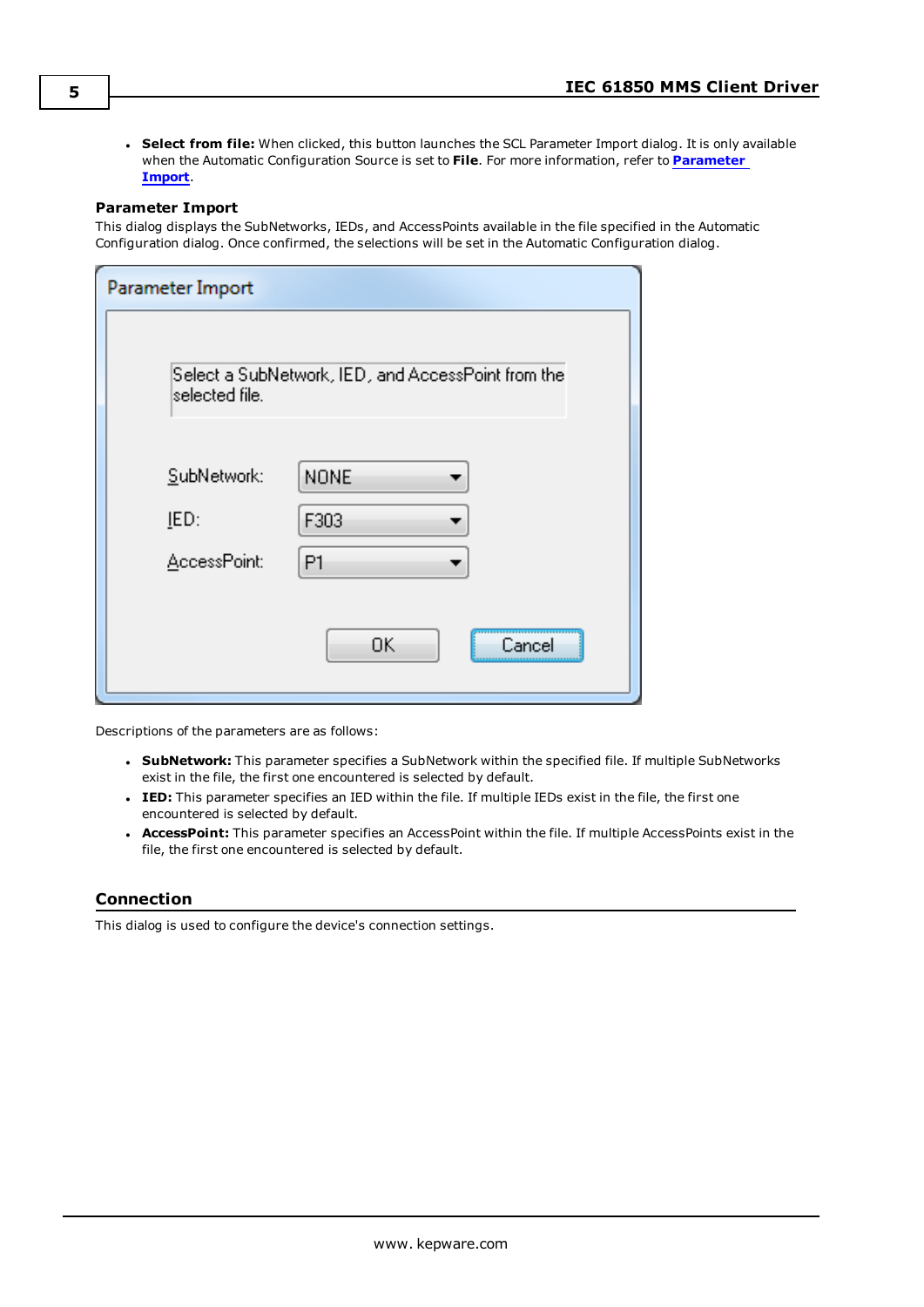| New Device - Connection                  |                                                                                                           |          | x |  |
|------------------------------------------|-----------------------------------------------------------------------------------------------------------|----------|---|--|
|                                          | <b>Configuration from SCL</b><br>$\equiv$                                                                 |          | ▴ |  |
|                                          | Load from file                                                                                            | Load     |   |  |
|                                          | General<br>$=$                                                                                            |          | Ξ |  |
|                                          | <b>IP Address</b>                                                                                         | 0.0.0.0  |   |  |
|                                          | <b>Authentication</b>                                                                                     |          |   |  |
|                                          | Enabled                                                                                                   | No       |   |  |
| 91                                       | Password                                                                                                  | ******** |   |  |
|                                          | Server Parameters                                                                                         |          |   |  |
|                                          | Use optional parameters                                                                                   | Yes      |   |  |
|                                          | AE Invoke ID                                                                                              | 10       |   |  |
|                                          | <b>Load from file</b><br>Click to populate the following connection parameters from<br>the selected file. |          |   |  |
|                                          |                                                                                                           |          |   |  |
| Next<br>Cancel<br>Help<br>< <u>B</u> ack |                                                                                                           |          |   |  |

Descriptions of the parameters are as follows:

- <sup>l</sup> **Load from file:** When enabled, the properties of the selected file are used to populate the parameters listed beneath the Authentication and Server Parameters sections. This option is only available if the specified automatic configuration source is **File** (and all parameters have been configured). For more information, refer to **Automatic [Configuration](#page-3-1)**.
- <sup>l</sup> **IP Address:** This parameter specifies the IP Address of the target device. The default setting is 0.0.0.0.
- **Enabled:** This parameter specifies whether Association Control Service Element (ACSE) authentication is enabled.
- **Password:** This parameter specifies the password for ACSE authentication.

**Note:** For information on the parameters listed beneath the Server Parameters and Client Parameters sections, refer to the subtopics below.

#### **Server Parameters**

This section is used to configure the server-specific connection parameters.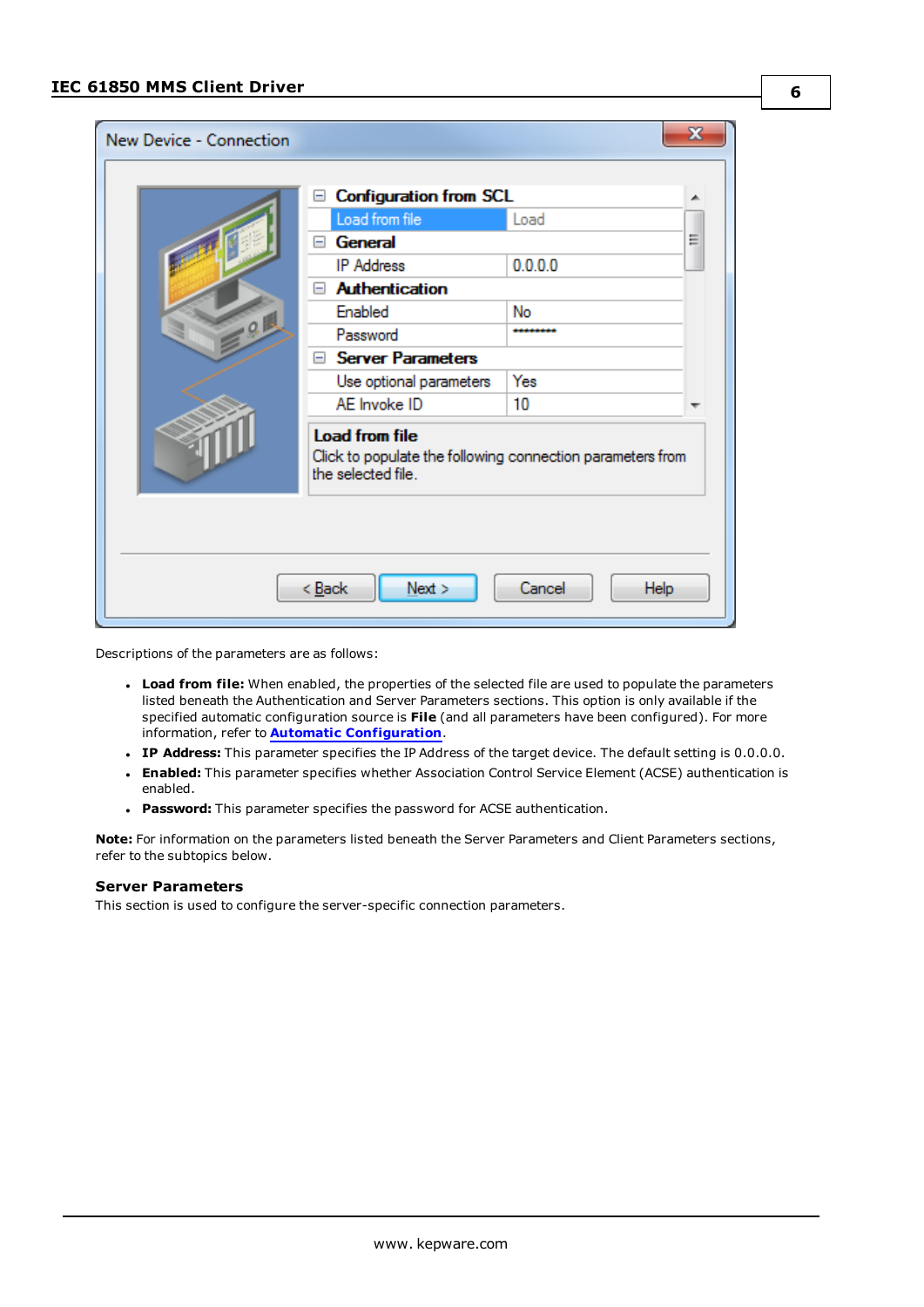| New Device - Connection |                                                                              | x              |
|-------------------------|------------------------------------------------------------------------------|----------------|
|                         | <b>Server Parameters</b>                                                     |                |
|                         | Use optional parameters                                                      | Yes            |
|                         | AE Invoke ID                                                                 | 10             |
|                         | <b>AE</b> Qualifier                                                          | 12             |
|                         | AP Invoke ID                                                                 | 10             |
|                         | Application ID                                                               | 1,1,1,999,1    |
| Q                       | <b>Transport Selector</b>                                                    | 00 01          |
|                         | Session Selector                                                             | 00 01          |
|                         | <b>Presentation Selector</b>                                                 | 00 00 00 01    |
|                         | <b>Client Parameters</b><br>E                                                |                |
|                         | <b>Server Parameters</b><br>Configure server-specific connection parameters. |                |
|                         | < Back<br>Next                                                               | Cancel<br>Help |

Descriptions of the parameters are as follows:

- <sup>l</sup> **Use optional parameters:** When enabled, the Server Parameters will be available for editing and will be included when initiating a connection with a device. The default setting is Yes.
- <sup>l</sup> **AE Invoke ID:** This parameter specifies the ACSE AE Invoke ID. The valid range is 0 to 65535. The default setting is 10 (unless a value is specified in the SCL file).
- <sup>l</sup> **AE Qualifier:** This parameter specifies the ACSE AE Qualifier. The valid range is 0 to 65535. The default setting is 12 (unless a value is specified in the SCL file).
- <sup>l</sup> **AP Invoke ID:** This parameter specifies the ACSE AP Invoke ID. The valid range is 0 to 65535. The default setting is 10 (unless a value is specified in the SCL file).
- **· Application ID:** This parameter specifies the ACSE Application ID. It must be 10 or less integers, and delimited by commas. The default setting is "1,1,1,999,1" (unless a value is specified in the SCL file).
- **Transport Selector:** This parameter configures the server OSI-TSEL and is used in establishing a remote server connection. It specifies a byte array, which is expressed as pairs of hexadecimal digits separated by zero or more spaces. The maximum size is 50 bytes (or 100 hex chars). The default setting is "00 01" (unless a value is specified in the SCL file).
- **. Session Selector:** This parameter configures the server OSI-SSEL and is used in establishing a remote server connection. It specifies a byte array, which is expressed as pairs of hexadecimal digits separated by zero or more spaces. The maximum size is 50 bytes (or 100 hex chars). The default setting is "00 01" (unless a value is specified in the SCL file).
- **Presentation Selector:** This parameter configures the server OSI-PSEL and is used in establishing a remote server connection. It specifies a byte array, which is expressed as pairs of hexadecimal digits separated by zero or more spaces. The maximum size is 50 bytes (or 100 hex chars). The default setting is "00 00 01" (unless a value is specified in the SCL file).

### **Client Parameters**

This section is used to configure the client-specific connection parameters.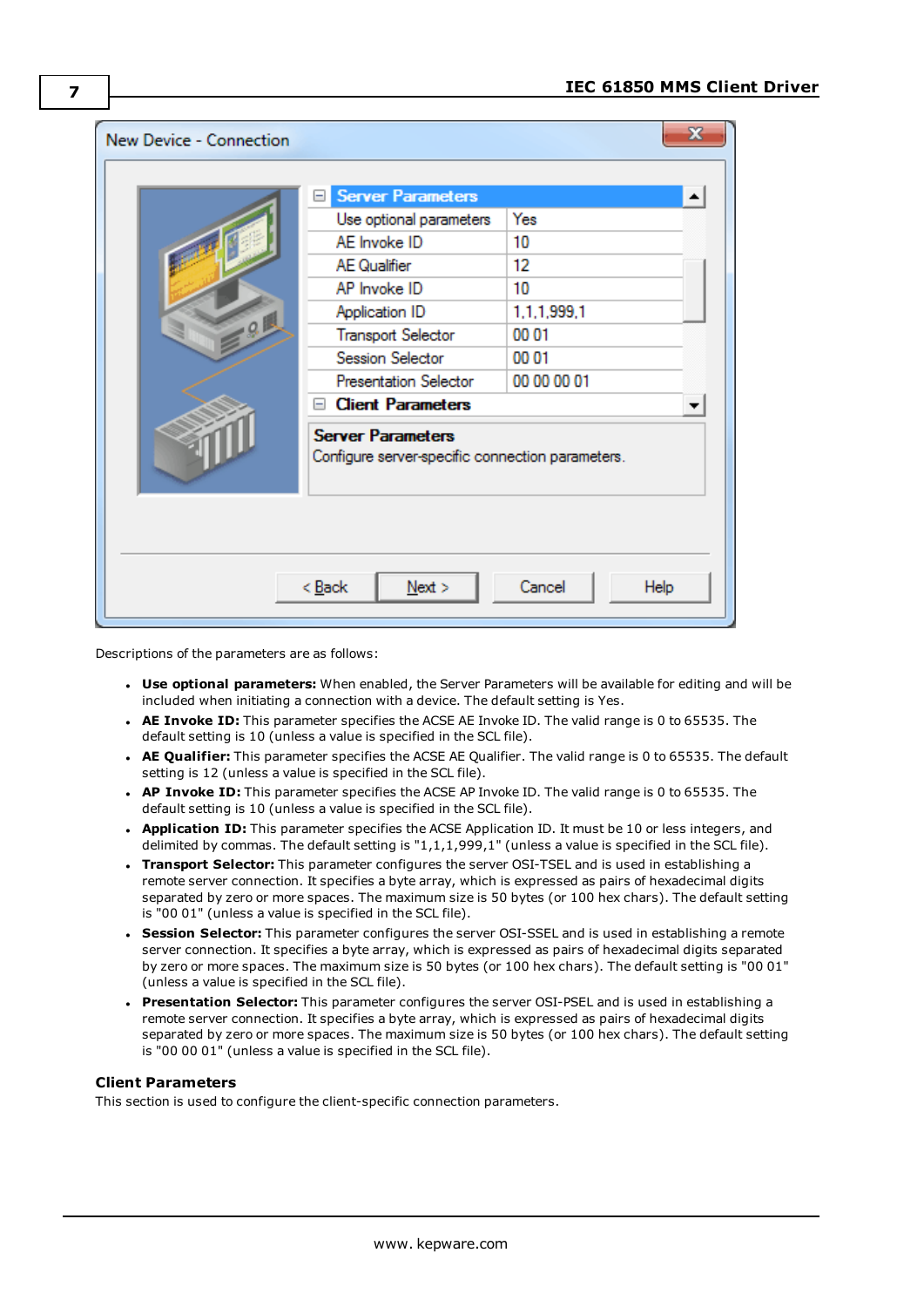| New Device - Connection          |                                                                              | x           |  |
|----------------------------------|------------------------------------------------------------------------------|-------------|--|
|                                  | <b>Client Parameters</b>                                                     |             |  |
|                                  | Use optional parameters                                                      | Yes         |  |
|                                  | AE Invoke ID                                                                 | 10          |  |
|                                  | <b>AE Qualifier</b>                                                          | 12          |  |
|                                  | AP Invoke ID                                                                 | 10          |  |
|                                  | Application ID                                                               | 1,1,1,999,1 |  |
| Q                                | <b>Transport Selector</b>                                                    | 00 01       |  |
|                                  | Session Selector                                                             | 00 01       |  |
|                                  | <b>Presentation Selector</b>                                                 | 00 00 00 01 |  |
|                                  |                                                                              |             |  |
|                                  | <b>Client Parameters</b><br>Configure client-specific connection parameters. |             |  |
| Cancel<br>< Back<br>Next<br>Help |                                                                              |             |  |

Descriptions of the parameters are as follows:

- <sup>l</sup> **Use optional parameters:** When enabled, the Client Parameters will be available for editing and will be included when initiating a connection with a device. The default setting is Yes.
- <sup>l</sup> **AE Invoke ID:** This parameter specifies the ACSE AE Invoke ID. The valid range is 0 to 65535. The default setting is 10 (unless a value is specified in the file).
- <sup>l</sup> **AE Qualifier:** This parameter specifies the ACSE AE Qualifier. The valid range is 0 to 65535. The default setting is 12 (unless a value is specified in the file).
- <sup>l</sup> **AP Invoke ID:** This parameter specifies the ACSE AP Invoke ID. The valid range is 0 to 65535. The default setting is 10 (unless a value is specified in the file).
- **Application ID:** This parameter specifies the ACSE Application ID. It must be 10 or less integers, and delimited by commas. The default setting is "1,1,1,999,1" (unless a value is specified in the file).
- **Transport Selector:** This parameter configures the server OSI-TSEL and is used in establishing a remote server connection. It specifies a byte array, which is expressed as pairs of hexadecimal digits separated by zero or more spaces. The maximum size is 50 bytes (or 100 hex chars). The default setting is "00 01" (unless a value is specified in the file).
- **. Session Selector:** This parameter configures the server OSI-SSEL and is used in establishing a remote server connection. It specifies a byte array, which is expressed as pairs of hexadecimal digits separated by zero or more spaces. The maximum size is 50 bytes (or 100 hex chars). The default setting is "00 01" (unless a value is specified in the file).
- **Presentation Selector:** This parameter configures the server OSI-PSEL and is used in establishing a remote server connection. It specifies a byte array, which is expressed as pairs of hexadecimal digits separated by zero or more spaces. The maximum size is 50 bytes (or 100 hex chars). The default setting is "00 00 01" (unless a value is specified in the file).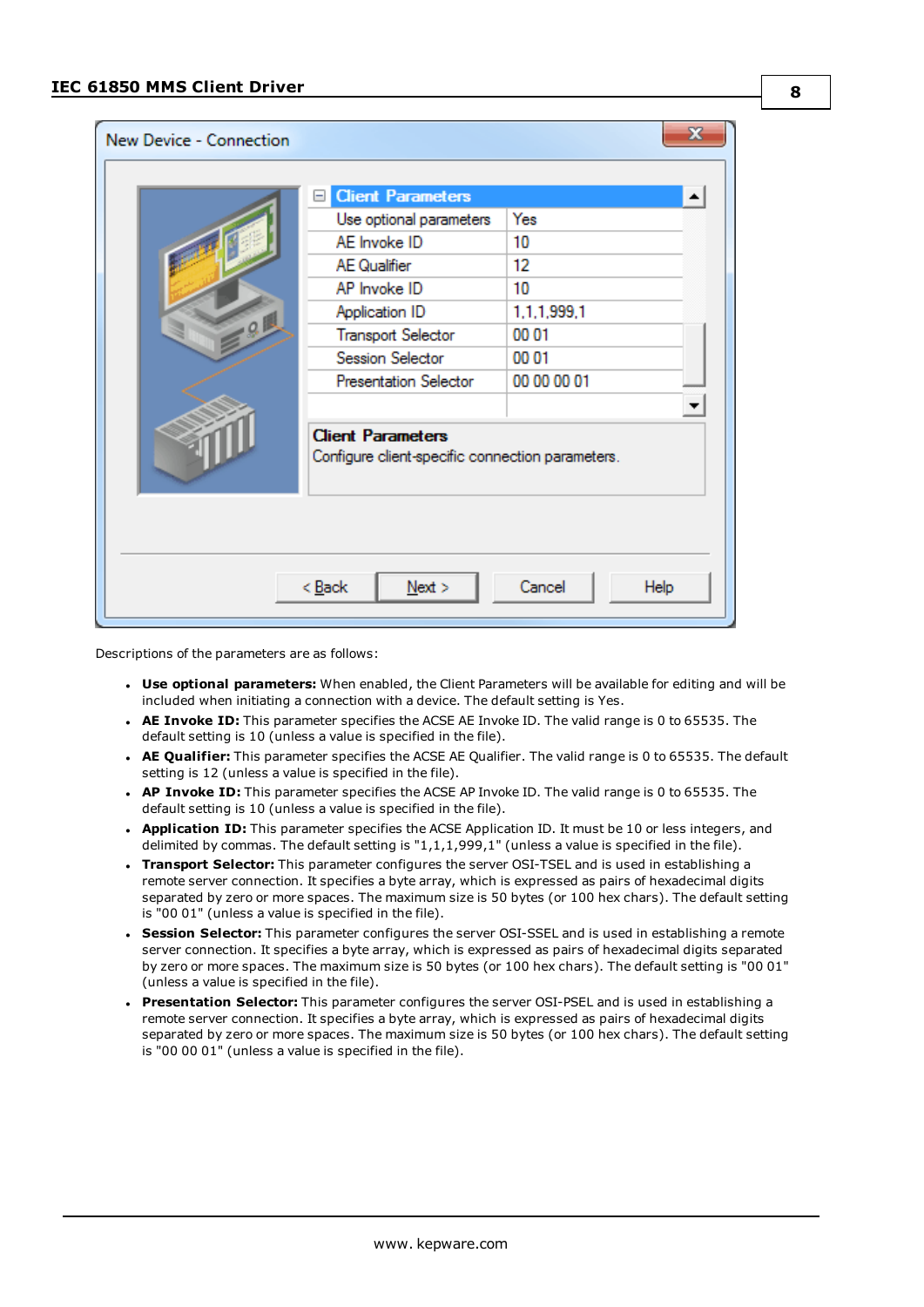### <span id="page-8-0"></span>**Communication**

| $\mathbf{x}$<br>New Device - Communication |                                              |              |  |
|--------------------------------------------|----------------------------------------------|--------------|--|
|                                            | <b>Reporting</b>                             |              |  |
|                                            | <b>Buffer size</b>                           | 100          |  |
|                                            | Playback rate (ms)                           | 2000         |  |
|                                            | Integrity poll rate (ms)                     | 5000         |  |
|                                            | <b>Polling</b><br>$\Box$                     |              |  |
|                                            | Polling level                                | Logical Node |  |
| $-9.1$                                     |                                              |              |  |
|                                            |                                              |              |  |
|                                            |                                              |              |  |
|                                            |                                              |              |  |
|                                            | Reporting<br>Configure reporting parameters. |              |  |
|                                            |                                              |              |  |
|                                            |                                              |              |  |
|                                            |                                              |              |  |
|                                            |                                              |              |  |
| < Back<br>Cancel<br>Help<br>$N$ ext >      |                                              |              |  |
|                                            |                                              |              |  |

This dialog is used to configure the parameters for polling, reporting, and report buffering.

Descriptions of the parameters are as follows:

- <sup>l</sup> **Buffer size:** This parameter specifies the data buffer size. If the length of the data buffer exceeds the maximum, the oldest value on the buffer is discarded. The valid range is 1 to 10000. The default setting is 100.
- **Playback rate:** This parameter specifies the amount of time before a value is removed from the data buffer after it is assigned to a tag. The valid range is 50 to 999999999 milliseconds. The default setting is 2000 milliseconds.

**Note:** If multiple clients reference the same buffered data, the playback rate should be greater than the longest scan rate. If only one client references the buffered data, a playback rate of 0 is sufficient. **Note:** Enabling the OPC DA setting **Return initial updates for items in a single callback** may result in loss of buffered data when using drivers that support Event Playback for unsolicited device protocols. The compliance setting should be disabled if loss of buffered data is a concern.

<sup>l</sup> **Integrity poll rate:** An integrity poll is used to verify connectivity to the IED at a minimum of every *x* milliseconds. It is recommended when the IED is only sending reports as a way to know that connectivity is lost. It can also be used to verify connectivity faster than the poll rate when polling the IED slowly (such as in minutes). This parameter specifies the amount of time that can elapse between either receiving a report or receiving a solicited response before the driver must check the integrity of its connection with the IED. The valid range is 0 to 999999999 milliseconds. The default setting is 5000 milliseconds. To disable integrity polling, specify a value of 0 milliseconds.

**Note:** When the integrity poll rate has elapsed without any communication, the channel sends a read for an RCB attribute to the IED. If the read fails, the connection to the IED is considered lost. At that point, the device is placed into an error state and all tags are set to bad quality. If the read succeeds, no action is taken.

<sup>l</sup> **Polling level:** This parameter specifies the level at which data is grouped and polled. Options include Logical Node, Functional Constraint, and Data Object. The default setting is Logical Node.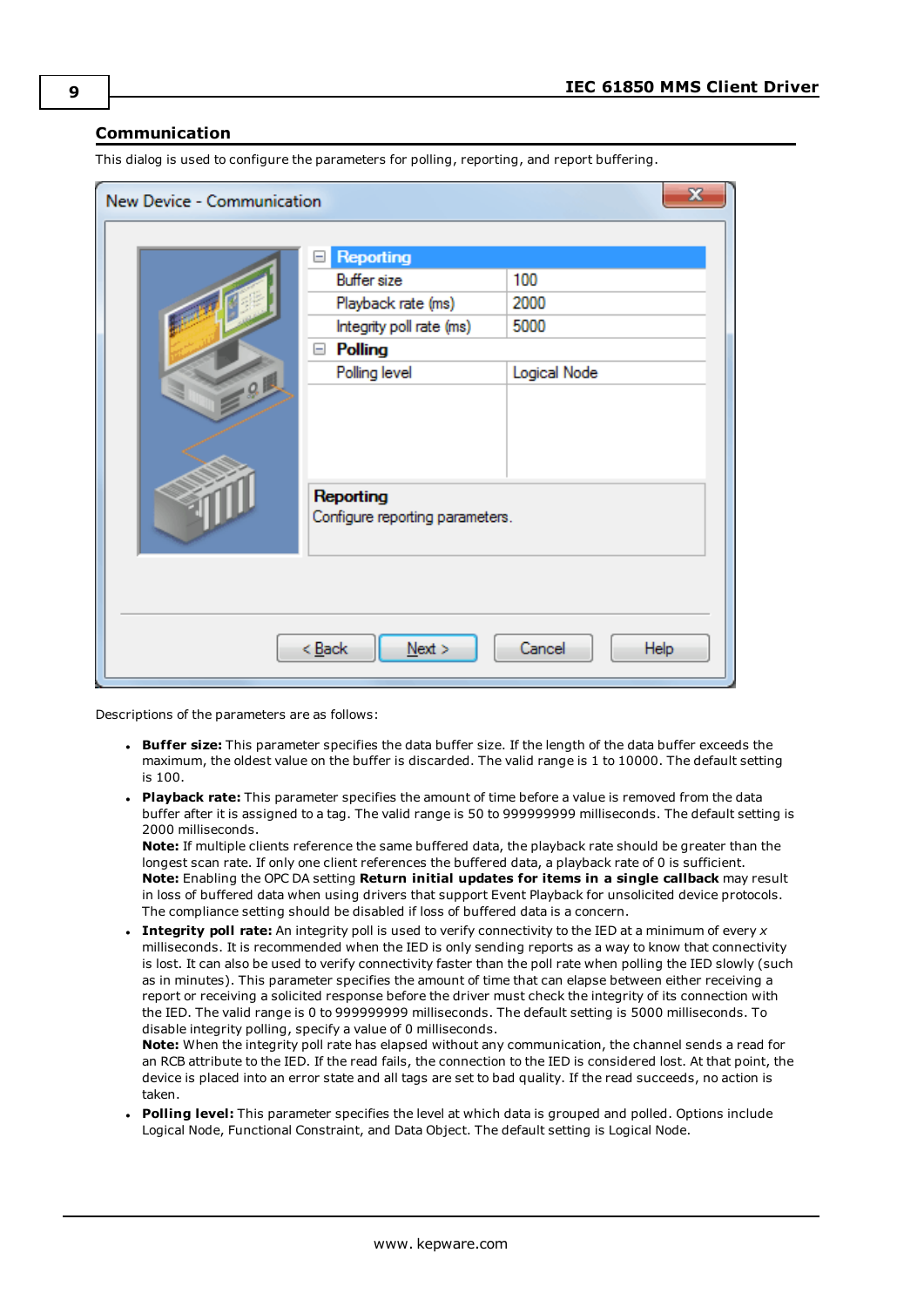#### <span id="page-9-0"></span>**Control**

This dialog is used to configure the device's control attribute values. The IEC 61850 MMS Client Driver supports structured writes to controllable objects that contain the orCat, orIdent, ctlNum, Test, and Check attributes.

| New Device - Control | $\mathbf{x}$                                                                                                                                           |
|----------------------|--------------------------------------------------------------------------------------------------------------------------------------------------------|
| 701                  | Select default control attribute values.<br>Default control values<br>orCat:<br>bay-control<br>orldent:<br>0<br>ctlNum:<br>$\Box$ Test<br>00<br>Check: |
|                      | Next<br>Cancel<br>$<$ Back<br>Help                                                                                                                     |

Descriptions of the parameters are as follows:

- **· orCat:** This parameter specifies the value of orCat when making a structured write to a control object. The default setting is bay-control. Options include the following:
	- not-supported
	- bay-control
	- station-control
	- remote-control
	- automatic-bay
	- automatic-station
	- automatic-remote
	- maintenance
	- process
- **· orIdent:** This parameter specifies the value of the \_orIdent Tag. The value must be a hex byte array (such as "01 7A F0"). It is blank by default.
- **ctlNum:** This parameter specifies the value of the \_ctlNum Tag. The value must be an 8 bit unsigned integer. The default setting is 0.
- **· Test:** This parameter specifies the Boolean value assigned to the \_Test Tag. When checked, the value is 1. When unchecked, the value is 0. The default setting is unchecked.
- **Check:** This parameter specifies the value of the Check Tag. The value must be a 2 bit string. The default setting is 00.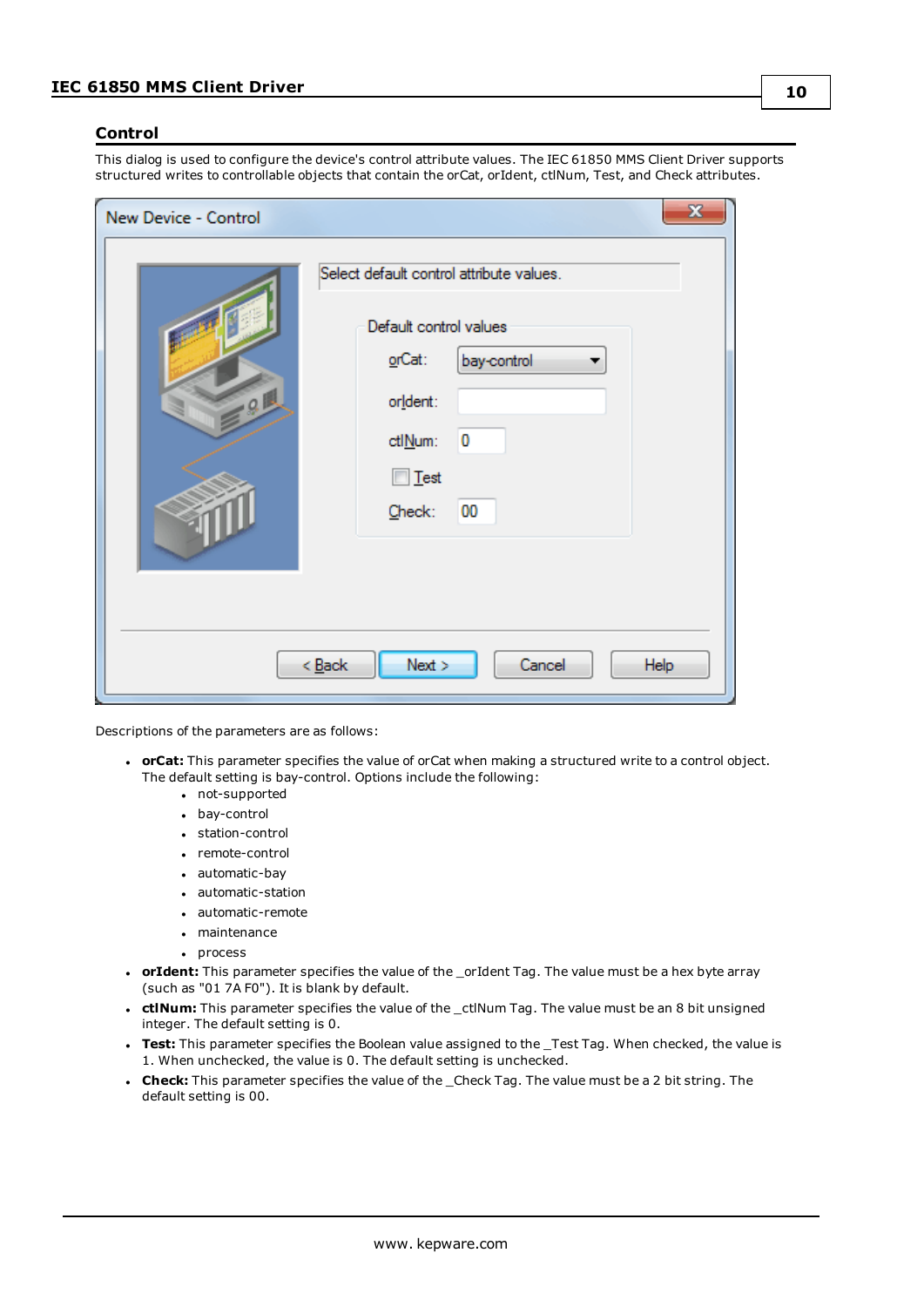#### <span id="page-10-0"></span>**Tag Database Settings**

This dialog is used to configure the tag generation source parameters.

| $\mathbf{x}$<br>New Device - Tag Database Settings |                                                                                                             |                                        |   |
|----------------------------------------------------|-------------------------------------------------------------------------------------------------------------|----------------------------------------|---|
|                                                    | <b>Tag generation settings</b>                                                                              |                                        |   |
|                                                    | Display descriptions                                                                                        | Yes<br>÷                               |   |
|                                                    | Generate reported data                                                                                      | Yes                                    | Ξ |
|                                                    | <b>Polled tags</b><br>$=$                                                                                   |                                        |   |
|                                                    | ⊟                                                                                                           | <b>Generate functional constraints</b> |   |
|                                                    | Select/Deselect                                                                                             | Deselect all                           |   |
| Q                                                  | ST                                                                                                          | Yes                                    |   |
|                                                    | МX                                                                                                          | Yes                                    |   |
|                                                    | CO                                                                                                          | Yes                                    |   |
|                                                    | SP                                                                                                          | Yes                                    |   |
|                                                    | <b>Display descriptions</b><br>Enable to apply SCL file data attribute descriptions to tag<br>descriptions. |                                        |   |
| < Back<br>Next<br>Cancel<br><b>Help</b>            |                                                                                                             |                                        |   |

Descriptions of the parameters are as follows:

- **.** Display descriptions: If enabled, this option will apply the SCL file data attribute descriptions to the tag descriptions. It is only available when tags are created from SCL. The default setting is Yes.
- <sup>l</sup> **Generate reported data:** If enabled, this option generates tags for data sets referenced by report control blocks. The default setting is Yes.
- **.** Select/Deselect: This option specifies whether to select or deselect all Functional Constraints. The default setting is Deselect All.
- **ST:** If enabled, this option generates tags with the ST Functional Constraint. The default setting is Yes.
- **MX:** If enabled, this option generates tags with the MX Functional Constraint. The default setting is Yes.
- <sup>l</sup> **CO:** If enabled, this option generates tags with the CO Functional Constraint. The default setting is Yes.
- **SP:** If enabled, this option generates tags with the SP Functional Constraint. The default setting is Yes.
- <sup>l</sup> **SV:** If enabled, this option generates tags with the SV Functional Constraint. The default setting is Yes.
- <sup>l</sup> **CF:** If enabled, this option generates tags with the CF Functional Constraint. The default setting is Yes.
- **DC:** If enabled, this option generates tags with the DC Functional Constraint. The default setting is Yes.
- **SG:** If enabled, this option generates tags with the SG Functional Constraint. The default setting is Yes.
- **SE:** If enabled, this option generates tags with the SE Functional Constraint. The default setting is Yes.
- **EX:** If enabled, this option generates tags with the EX Functional Constraint. The default setting is Yes.
- **BR:** If enabled, this option generates tags with the BR Functional Constraint. The default setting is Yes.
- <sup>l</sup> **RP:** If enabled, this option generates tags with the RP Functional Constraint. The default setting is Yes.
- **LG:** If enabled, this option generates tags with the LG Functional Constraint. The default setting is Yes.
- <sup>l</sup> **GO:** If enabled, this option generates tags with the GO Functional Constraint. The default setting is Yes.
- **GS:** If enabled, this option generates tags with the GS Functional Constraint. The default setting is Yes.
- **MS:** If enabled, this option generates tags with the MS Functional Constraint. The default setting is Yes.
- **US:** If enabled, this option generates tags with the US Functional Constraint. The default setting is Yes.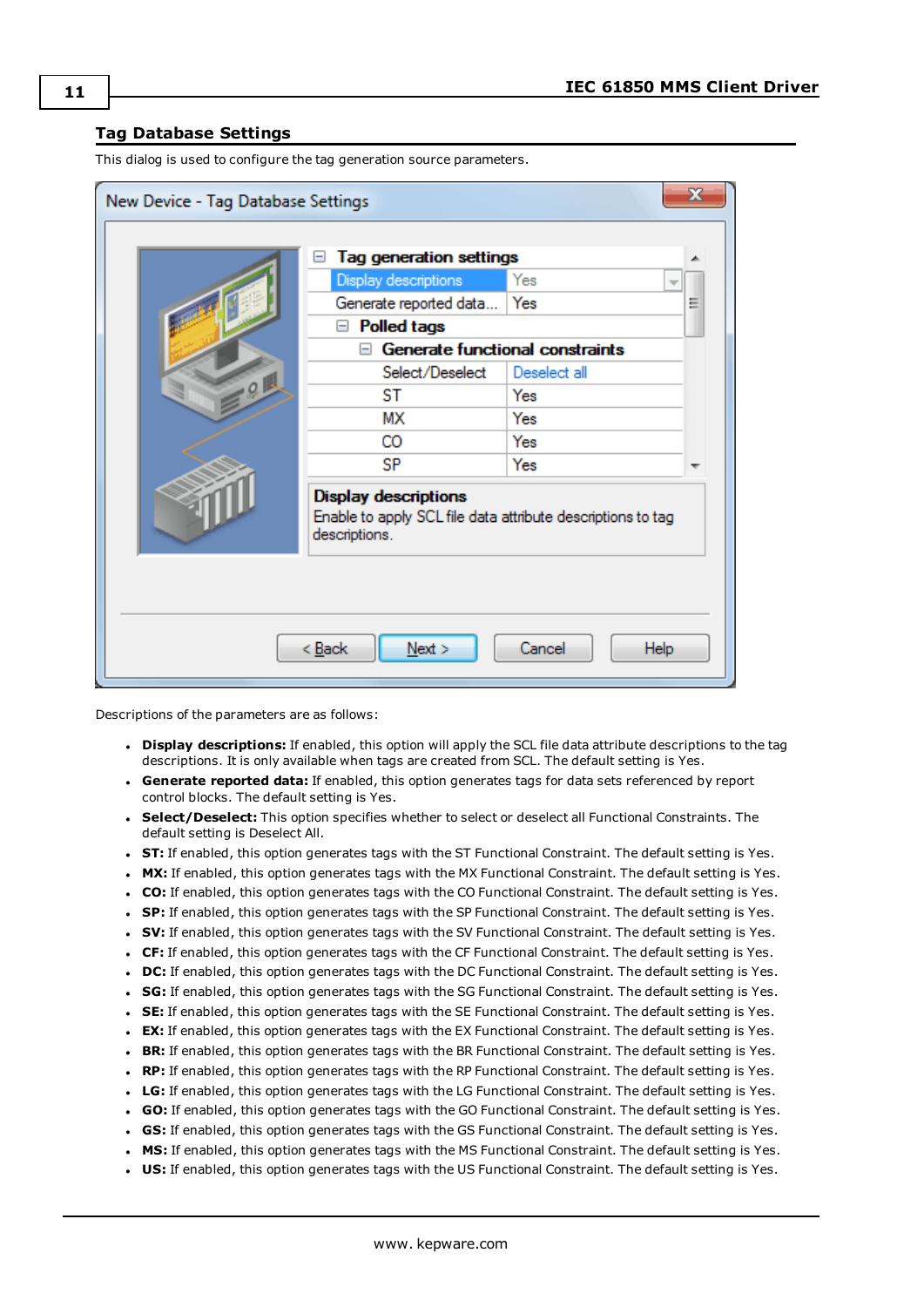**Note:** For more information, refer to **Supported Functional Constraints**.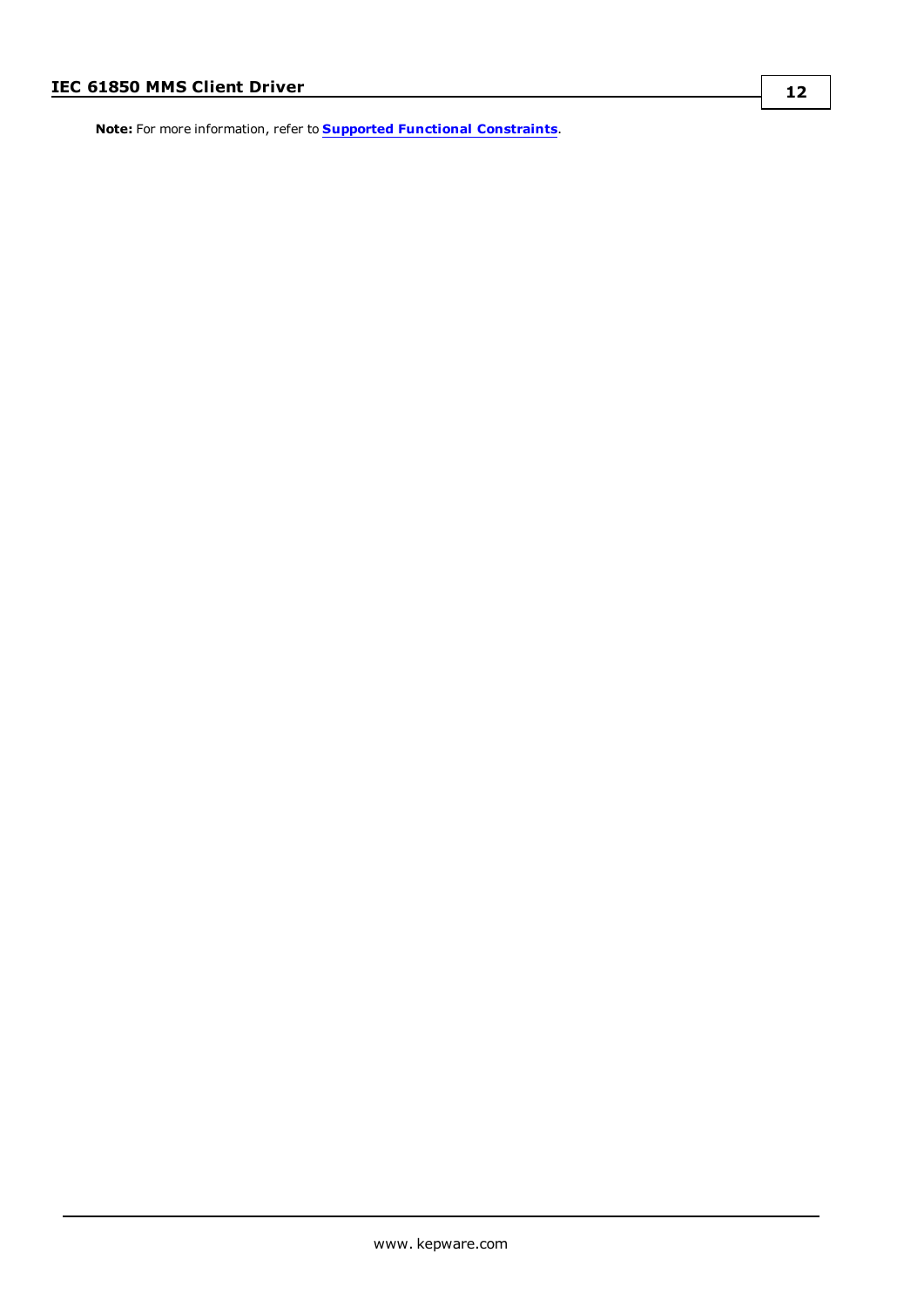| <b>OPC Data Type</b> | <b>MMS Data Type</b>                  | <b>Description</b>                                                                                                                                  |
|----------------------|---------------------------------------|-----------------------------------------------------------------------------------------------------------------------------------------------------|
| <b>Bool</b>          | Boolean                               | Single bit                                                                                                                                          |
| Char                 | Integer (8 bit)                       | Signed 8 bit value                                                                                                                                  |
| <b>Byte</b>          | Unsigned Integer (8 bit)              | Unsigned 8 bit value                                                                                                                                |
| Short                | Integer (16 bit)                      | Signed 16 bit value                                                                                                                                 |
| Word                 | Unsigned Integer (16 bit)             | Unsigned 16 bit value                                                                                                                               |
| Long                 | Integer (32 bit)                      | Signed 32 bit value                                                                                                                                 |
| <b>DWord</b>         | Unsigned Integer (32 bit)             | Unsigned 32 bit value                                                                                                                               |
| Float                | Floating-point (32 bit)               | 32 bit floating point value                                                                                                                         |
| <b>Byte</b>          | Bit string (length $\leq$ = 8)        | $\ast$                                                                                                                                              |
| Word                 | Bit string $(8 <$ length $\le$ = 16)  | $\ast$                                                                                                                                              |
| <b>DWord</b>         | Bit string $(16 <$ length $\lt$ = 32) | $\ast$                                                                                                                                              |
| String               | Bit string (length $>$ 32)            | $\ast$                                                                                                                                              |
| String               | Octet-string                          | An array of bytes (octets).                                                                                                                         |
| String               | Visible-string                        | ANSI characters up to 255 characters in length.                                                                                                     |
| String               | <b>MMS String</b>                     | UTF-8 encoded string up to 255 characters in length.                                                                                                |
| Date                 | <b>Binary Time</b>                    | 6 byte structure containing days since Jan 1, 1984<br>and milliseconds since midnight. It uses the format<br>"MM/DD/YYYY_HH:MM:SS.mmm".             |
| Date                 | UTC Time                              | 8 byte structure containing seconds of the century, a<br>fraction of a second, and a time quality. It uses the<br>format "MM/DD/YYYY_HH:MM:SS.mmm". |

# <span id="page-12-0"></span>**Data Types Description**

\*MMS supports bit strings up to 256 bits in length. Bit strings less than 32 bits long can be assigned to unsigned integers, whereas larger bit strings can only be applied to strings. They will be assigned to unsigned integers with the first bit in the bit string corresponding to the integer's lowest order bit.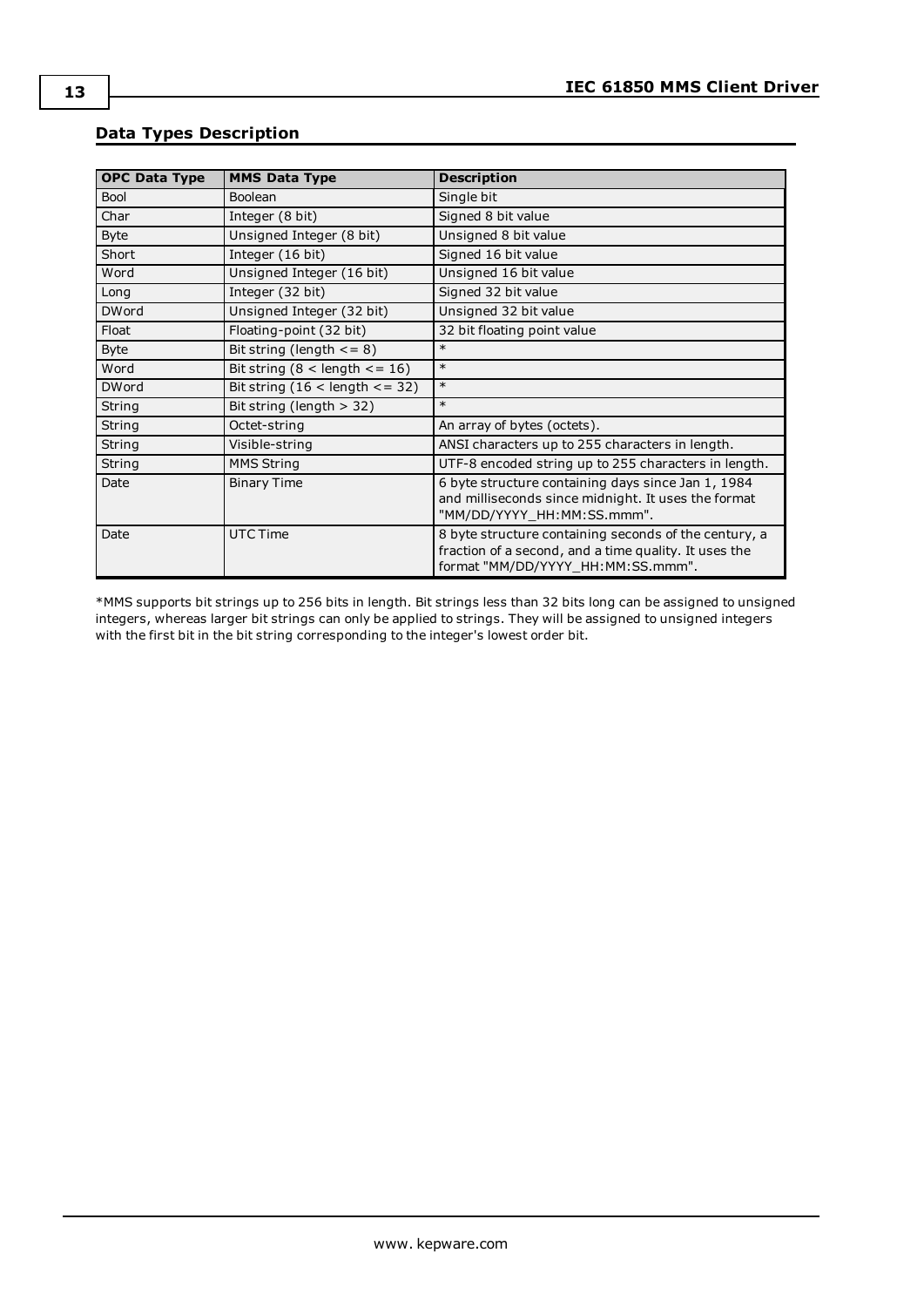### <span id="page-13-0"></span>**Address Descriptions**

#### **Polled Tag Addressing**

The IEC 61850 MMS Client Driver syntax for Polled Tag Addressing is

*LDName/LNName\$FC\$DataName\$DataAttrName[\$DataAttrComponent[\$ …]]*, where:

- **.** *LDName* indicates the Logical Device Name. It is limited to 32 characters.
- <sup>l</sup> *LNName\$FC\$DataName\$DataAttrName[\$DataAttrComponent[\$ …]]* indicates the Object Name. It is limited to 64 characters.
- **.** *[\$ ]* indicates an option.
- **.**  $\sqrt{5}$  ... *]* indicates additional names of recursively nested definitions.
- *FC* indicates the Functional Constraint (FC) that describes the services that can be performed on the data.
- <sup>l</sup> *\$* is a separator.

Examples of the address syntax include "Rly1/LLN0\$ST\$Mod\$stVal" and "Rly2/LLN0\$BR\$brcb1\$RptEna".

**Note:** A primitive Data Attribute's object reference syntax is *LDName/LNName.DataName.DataAttrName [.DataAttrComponent[. …]]*. The '.' separator used in IEC 61850-7-2 is replaced by '\$' in MMS addressing.

#### **Reported Tag Addressing**

The IEC 61850 MMS Client Driver's syntax for Reported Tag Addressing is *LDName/LNName\$FC\$RCBName:LDName/LNName\$FC\$DataName\$DataAttrName[\$DataAttrComponent[\$ …]]*, where:

- <sup>l</sup> *LDName/LNName\$FC\$RCBName* indicates the Report Control Block (RCB) name. It is limited to 64 characters.
- . : is a separator between the RCB name and the name of the reported object.
- <sup>l</sup> *LNName\$FC\$DataName\$DataAttrName[\$DataAttrComponent[\$ …]]* indicates the Object Name. It is limited to 64 characters.

An example of the address syntax is "Rly1/LLN0\$BR\$brcb1:Rly1/LLN0\$ST\$Mod\$stVal". Valid functional constraints for the RCB name include BR (which indicates a buffered report control block) and RP (which indicates an unbuffered report control block). The Object Name must indicate a primitive attribute that is included in a data set member referenced by the RCB.

#### **Automatic Subscription**

For reported tags like "Rly1/LLN0\$BR\$brcb1:Rly1/LLN0\$ST\$Mod\$stVal," the driver writes a value of '1' to "Rly1/LLN0\$BR\$brcb1\$RptEna" on each scan of the tag until the Report Control Block is enabled. Attempts to enable the RCB fail if it is already enabled by another client. If all tags referencing the RCB "Rly1/LLN0\$BR\$brcb1" are removed, the driver writes a value of '0' to "RptEna" to unsubscribe from receiving reports.

#### **Initial Update**

Once a Report Control Block has been successfully enabled, the driver must request an initial value for the data monitored by the RCB. How the driver accomplishes this depends on the services that are supported by the RCB. If the driver supports general interrogation, it writes a value of '1' to the RCB's GI attribute to request a general interrogation report. Support is indicated by the general interrogation bit of the RCB's TrgOps attribute.

- <sup>l</sup> If an unbuffered RCB does not support general interrogation, the driver reads the data set referenced by the RCB's DataSet attribute for an initial update.
- If a buffered RCB does not support general interrogation, the initial update logic depends on whether the RCB supports including EntryID values in reports. Support is indicated by the EntryID bit of the RCB's OptFlds attribute.
	- . An EntryID bit of '0' indicates that it is not supported. In this case, the driver gives the device one scan period to send all buffered reports that it may contain. If values have not been reported for all members of the RCB's referenced data set after that time, the driver reads the referenced data set.
	- An EntryID bit of '1' indicates that it is supported. In this case, the driver gives the device as many scan periods as necessary for the EntryID of the last received report to equal the current value of the RCB's EntryID attribute. When these two values are equal (or if zero buffered reports are received within one scan period), the implication is that all buffered data has been sent to the driver. If values have not been reported for all members of the RCB's referenced data set at this time, the driver reads the referenced data set.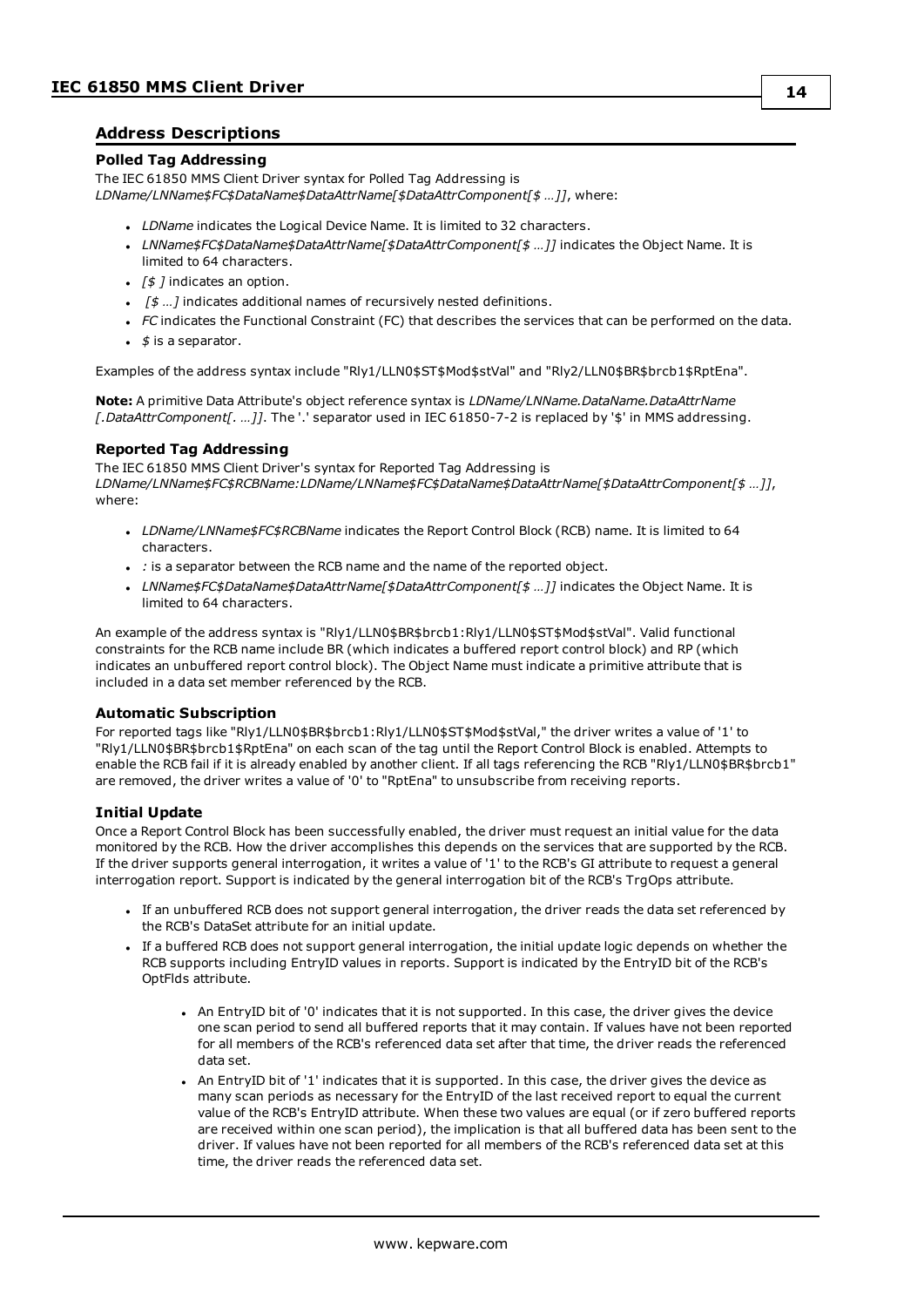### <span id="page-14-0"></span>**Supported Functional Constraints**

Each Data Attribute and object reference are associated with a Functional Constraint. It must be included in order to fully describe a Data Attribute. The IEC 61850 MMS Client Driver inserts an FC NamedVariable object between the logical node level and the data level so that Data Attributes can be described by their address only. For more information on the supported Functional Constraints, refer to the table below.

| <b>Constraint</b> | <b>Definition</b>                   | <b>Description</b>                                                                                                                                                                                                                                                                                                                                           | <b>Access</b> |
|-------------------|-------------------------------------|--------------------------------------------------------------------------------------------------------------------------------------------------------------------------------------------------------------------------------------------------------------------------------------------------------------------------------------------------------------|---------------|
| ST                | <b>Status Information</b>           | This represents a status information whose value can<br>be read, substituted, reported, and logged but not<br>written.                                                                                                                                                                                                                                       | Read Only     |
| <b>MX</b>         | Measurands (Analog<br>Values)       | This represents a measurand information whose value<br>can be read, substituted, reported, and logged but not<br>written.                                                                                                                                                                                                                                    | Read Only     |
| CO                | Control                             | This represents a control information whose value may<br>be operated and read.                                                                                                                                                                                                                                                                               | Read/Write    |
| <b>SP</b>         | Set Point                           | This represents a set point information whose value<br>may be controlled and read. Values that are controlled<br>become effective immediately.                                                                                                                                                                                                               | Read/Write    |
| SV                | Substitution                        | This represents a substitution information whose<br>value can be written to substitute the value attribute<br>and read.                                                                                                                                                                                                                                      | Read/Write    |
| CF                | Configuration                       | This represents a configuration information whose<br>value may be written and read. Values that are<br>controlled become effective immediately or are<br>deferred.                                                                                                                                                                                           | Read/Write    |
| DC                | Description                         | This represents a description information whose value<br>can be written and read.                                                                                                                                                                                                                                                                            | Read/Write    |
| SG                | Setting Group                       | Logical Devices that implement the SGCB class<br>maintain multiple grouped values of all instances of<br>DataAttributes with the Functional Constraint SG. Each<br>group contains one value for each DataAttribute with<br>Functional Constraint SG, which will be the current<br>active value. Values of the DataAttribute with FC=SG<br>cannot be written. | Read Only     |
| <b>SE</b>         | Setting Group Editable              | This represents a DataAttribute that can be edited by<br>SGCB services.                                                                                                                                                                                                                                                                                      | Read/Write    |
| EX                | <b>Extended Definition</b>          | This represents an extension information that<br>provides a reference to a name space. Extensions are<br>used in conjunction with extended definitions of LNs,<br>DATA, and DataAttributes. Values of the DataAttribute<br>with FC=EX cannot be written.                                                                                                     | Read Only     |
| BR.               | <b>Buffered Report</b>              | This represents a report control information of a BRCB<br>that can be written and read.                                                                                                                                                                                                                                                                      | Read/Write    |
| <b>RP</b>         | Unbuffered Report                   | This represents a report control information of a URCB<br>that can be written and read.                                                                                                                                                                                                                                                                      | Read/Write    |
| LG                | Logging                             | This represents a log control information of a LCB that<br>can be written and read.                                                                                                                                                                                                                                                                          | Read/Write    |
| GO                | Goose Control*                      | This represents a goose control information of a GoCB<br>that can be written and read.                                                                                                                                                                                                                                                                       | Read/Write    |
| GS                | Gsse Control*                       | This represents a goose control information of a GsCB<br>that can be written and read.                                                                                                                                                                                                                                                                       | Read/Write    |
| MS                | Multi-cast Sampled Value<br>Control | This represents a sampled value control information of<br>an MSVCB that can be written and read.                                                                                                                                                                                                                                                             | Read/Write    |
| US                | Uni-cast Sampled Value<br>Control   | This represents a sampled value control information of<br>an instance of a UNICAST-SVC that can be written and<br>read.                                                                                                                                                                                                                                      | Read/Write    |

\* Reserved for control classes.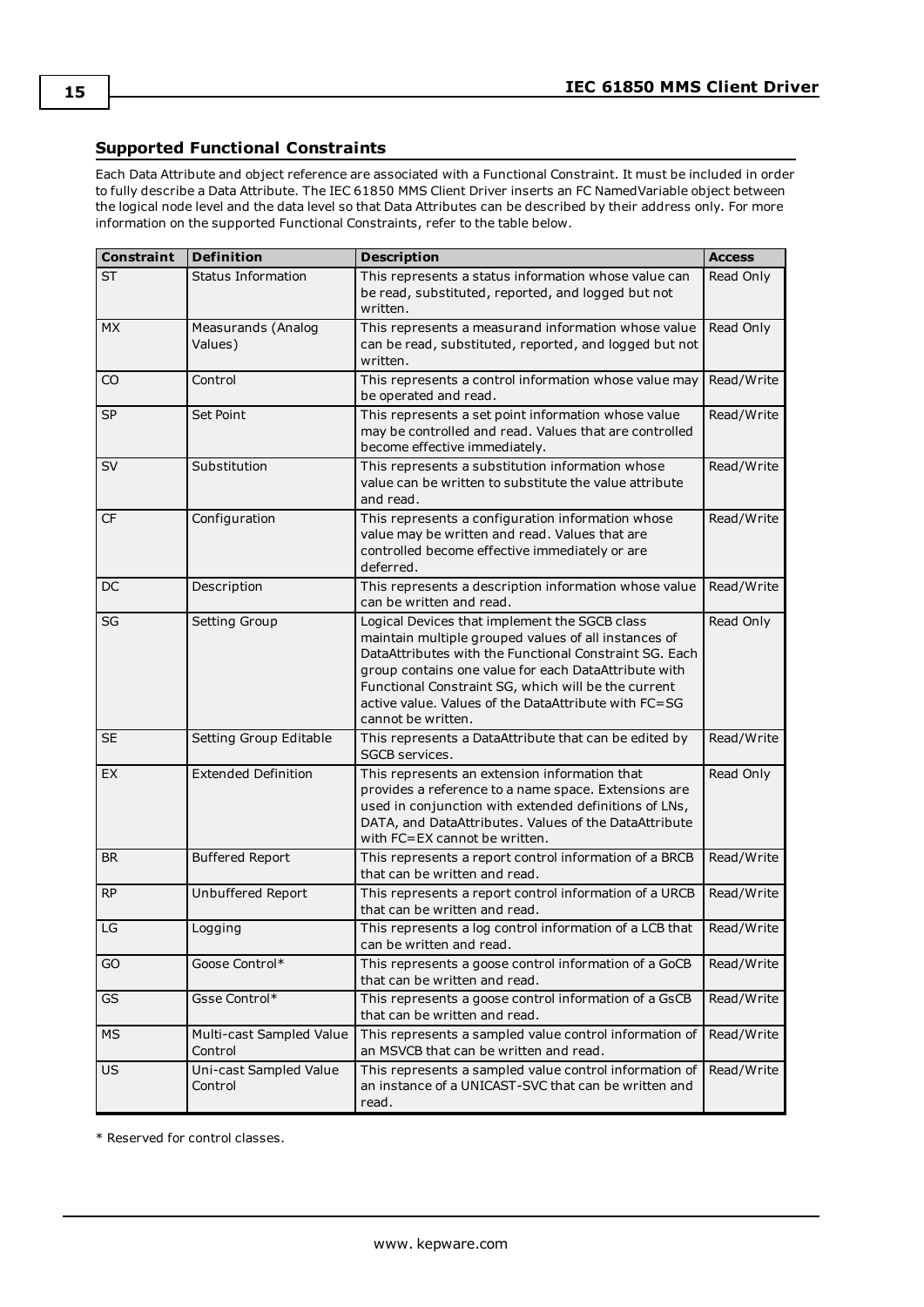### <span id="page-15-0"></span>**Error Descriptions**

The following error/warning messages may be generated. Click on the link for a description of the message.

**[Duplicate](#page-16-0) address <tag address> produced from SCL file. Tag will not be created.**

**Error: Device <device name>, Address <MMS [address>,](#page-16-1) Invalid bit string data <bit string>. Please enter a string of [characters](#page-16-1) '0' and '1'.**

**Error: Device <device name>, Address <MMS [address>,](#page-16-2) Invalid data type <data type> for data [attribute.](#page-16-2)**

**Error: Device <device name>, Address <MMS [address>,](#page-16-3) Invalid octet string data <octet string>. Please enter an even number of [hexadecimal](#page-16-3) digits (for example, "00 01 C3").**

**Error: Device <device name>, Cannot write to [structured](#page-16-4) data attribute <MMS address>.**

**Error: Device <device name>, Invalid object <MMS [address>.](#page-17-0)**

**Error: Device <device name>, [Structured](#page-17-1) data attribute <MMS address> cannot be applied to tag. Failed to open SCL file <file [path>.](#page-17-2)**

**Invalid address <tag address> [produced](#page-17-3) from SCL file. Tag will not be created**

**No ConnectedAP of SubNetwork [<SubNetwork>](#page-17-4) with IED <IED> and AccessPoint <AccessPoint> found in file <file [path>.](#page-17-4)**

**Selected AccessPoint [<AccessPoint](#page-18-0) > not found in file <file path>.**

**[Selected](#page-18-1) IED <IED name> not found in file <file path>.**

**Selected SubNetwork [<SubNetwork](#page-18-2) > not found in file <file path>.**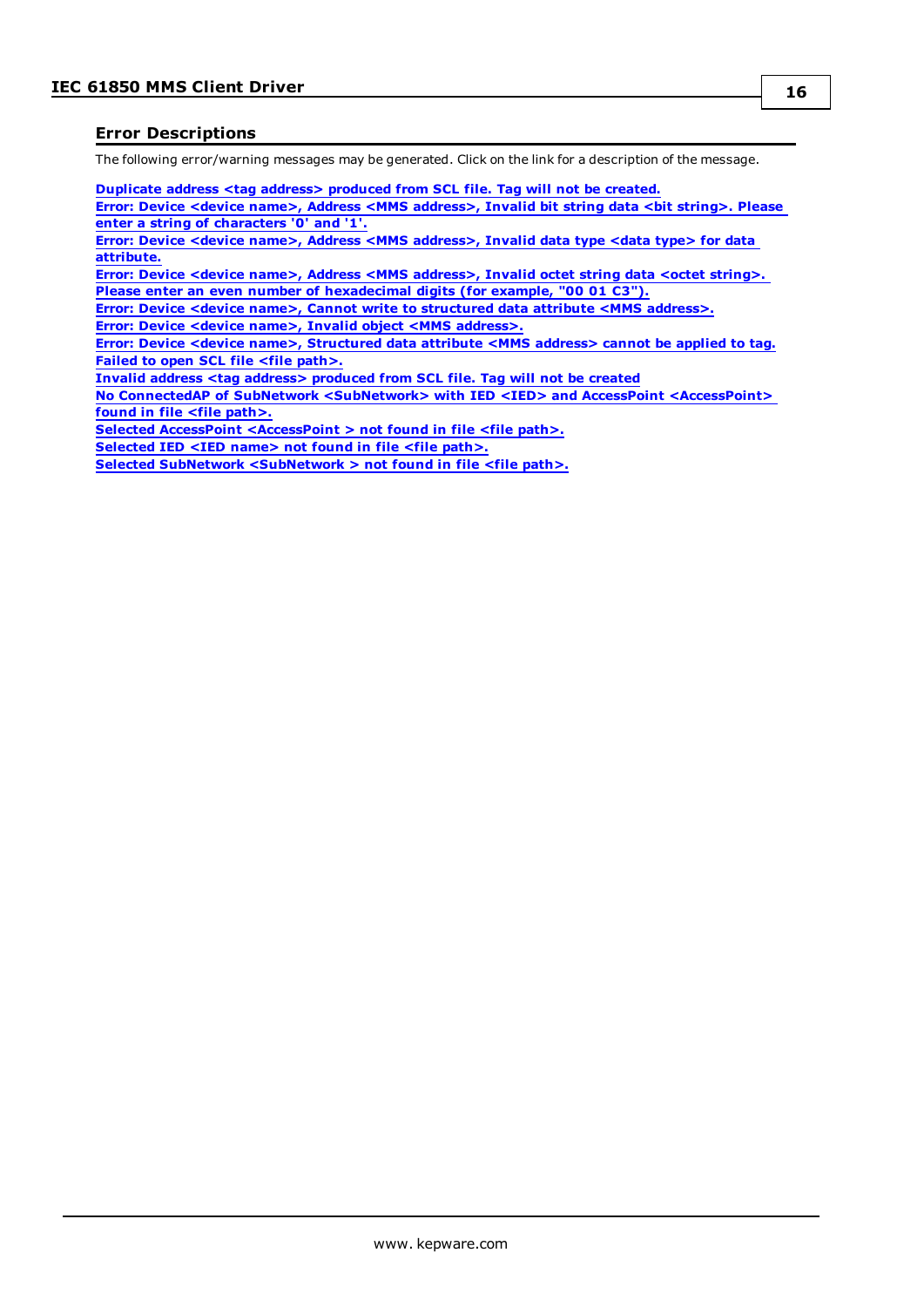# <span id="page-16-0"></span>**Duplicate address <tag address> produced from SCL file. Tag will not be created.**

#### **Error Type:**

Warning

#### **Possible Cause:**

- 1. A structured data object in the selected SCL file has two file attributes with the same name.
- 2. Two control blocks are configured with the same name.

#### **Solution:**

<span id="page-16-1"></span>Verify that all data object and control block names are unique.

# **Error: Device <device name>, Address <MMS address>, Invalid bit string data <bit string>. Please enter a string of characters '0' and '1'.**

#### **Error Type:**

Warning

#### **Possible Cause:**

Data that was written to a tag representing an MMS bit string includes a character besides '0' or '1'.

#### **Solution:**

Verify that the data being written to bit string tags only includes the '0' and '1' characters. For example, "001101".

# <span id="page-16-2"></span>**Error: Device <device name>, Address <MMS address>, Invalid data type <data type> for data attribute.**

#### **Error Type:**

Warning

#### **Possible Cause:**

The tag's data type is not valid for the data attribute referenced by the tag's address.

#### **Solution:**

Verify that the tag has an appropriate data type for the data attribute to which it refers.

#### **Note:**

<span id="page-16-3"></span>For more information on the OPC data types' corresponding MMS data types, refer to **Data Types [Description](#page-12-0)**.

# **Error: Device <device name>, Address <MMS address>, Invalid octet string data <octet string>. Please enter an even number of hexadecimal digits (for example, "00 01 C3").**

#### **Error Type:**

Warning

#### **Possible Cause:**

Data was written to a tag representing an MMS octet string that is not an even number of hexadecimal digits.

#### **Solution:**

Verify that the data written being to octet string tags includes an even number of hexadecimal digits. For example, "00 01 C3".

## <span id="page-16-4"></span>**Error: Device <device name>, Cannot write to structured data attribute <MMS address>.**

**Error Type:** Warning

#### **Possible Cause:**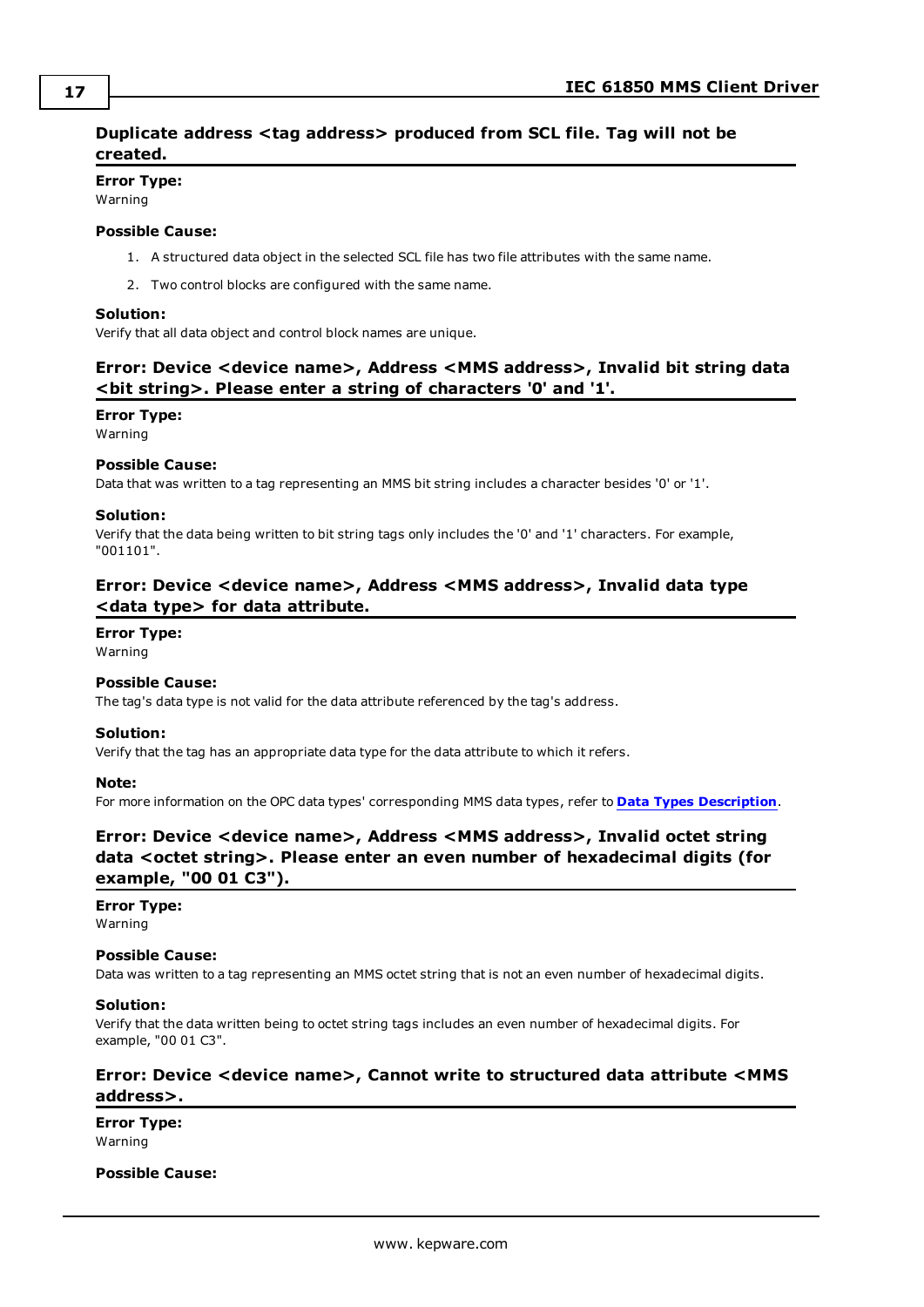# **IEC 61850 MMS Client Driver**

**18**

A tag has been configured with the address of a structured data attribute.

#### **Solution:**

Verify that all tags only refer to data attributes with primitive types.

#### **Note:**

<span id="page-17-0"></span>Tags must refer to data attributes with primitive types.

#### **Error: Device <device name>, Invalid object <MMS address>.**

#### **Error Type:**

Warning

#### **Possible Cause:**

A tag has been configured with an address that is not valid for the connected device.

#### **Solution:**

<span id="page-17-1"></span>Verify that the tags (including the given address) are configured correctly.

## **Error: Device <device name>, Structured data attribute <MMS address> cannot be applied to tag.**

#### **Error Type:**

Warning

#### **Possible Cause:**

A tag has been configured with the address of a structured data attribute.

#### **Solution:**

Verify that all tags only refer to data attributes with primitive types.

#### **Note:**

<span id="page-17-2"></span>Tags must refer to data attributes with primitive types.

#### **Failed to open SCL file <file path>.**

#### **Error Type:**

Warning

# **Possible Cause:**

The selected SCL File is not a valid UNC path.

#### **Solution:**

<span id="page-17-3"></span>Verify that the selected SCL file path is valid.

## **Invalid address <tag address> produced from SCL file. Tag will not be created.**

## **Error Type:**

Warning

#### **Possible Cause:**

A data object in the specified SCL File has a character that is not valid for IEC 61850 addresses.

#### **Solution:**

<span id="page-17-4"></span>Verify that the DataTypeTemplates section of the specified SCL File only includes valid characters.

## **No ConnectedAP of SubNetwork <SubNetwork> with IED <IED> and AccessPoint <AccessPoint> found in file <file path>.**

#### **Error Type:**

Warning

#### **Possible Cause:**

The SubNetwork and IED selected in the SCL tab (located in **Device Properties**) do not form a ConnectedAP in the selected SCL file.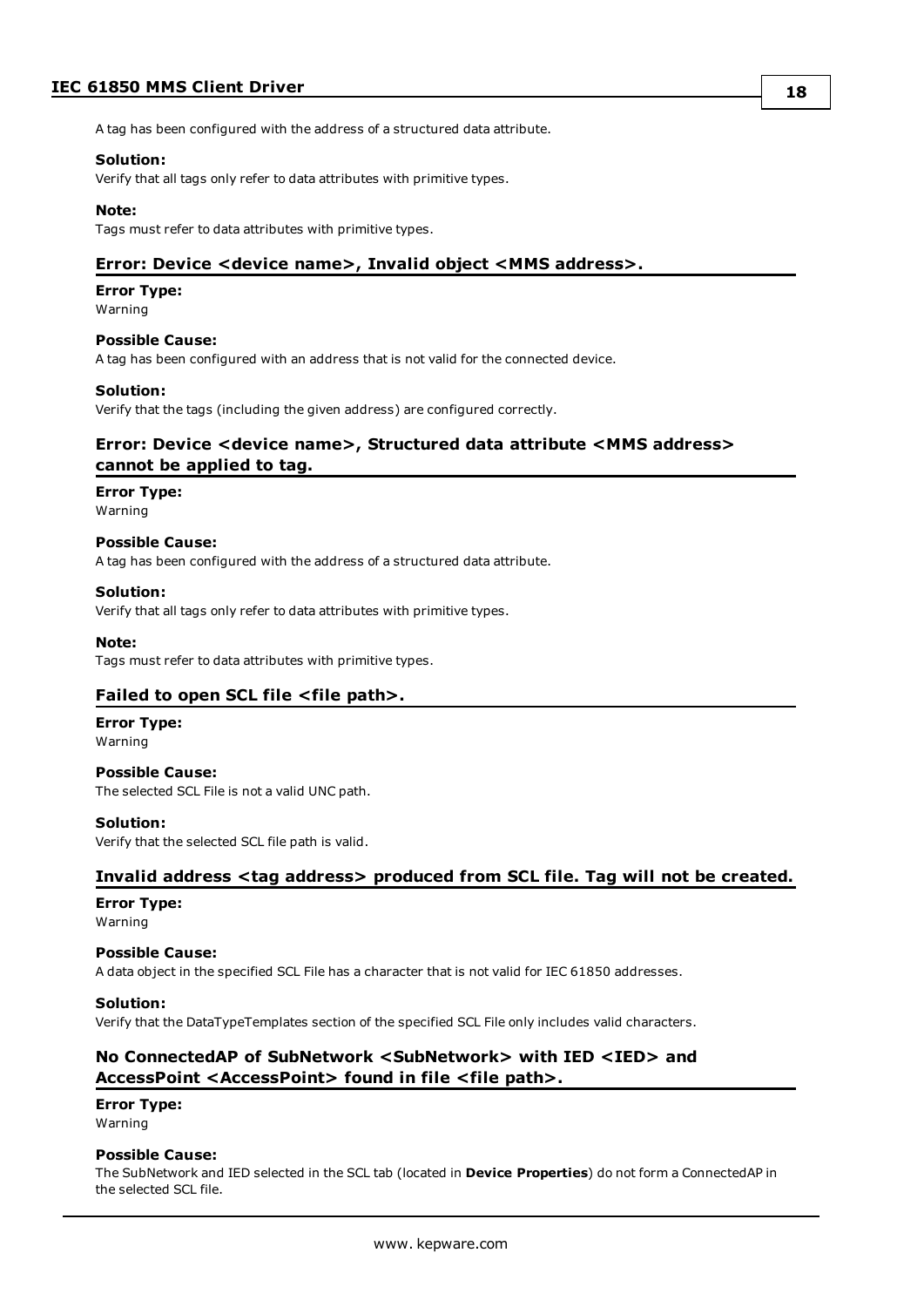#### **Solution:**

<span id="page-18-0"></span>Verify that the selected SubNetwork, IED, and SCL File paths are valid.

### **Selected AccessPoint <AccessPoint > not found in file <file path>.**

#### **Error Type:**

Warning

#### **Possible Cause:**

The AccessPoint parameter is not present in the file as specified in the SCL File field (located in the **SCL** tab of **Device Properties**).

#### **Solution:**

<span id="page-18-1"></span>Verify that both the AccessPoint and SCL file parameters are configured correctly.

#### **Selected IED <IED name> not found in file <file path>.**

#### **Error Type:**

Warning

#### **Possible Cause:**

The IED is not present in the file as specified in the SCL File field (located in the **SCL** tab of **Device Properties**).

#### **Solution:**

<span id="page-18-2"></span>Verify that both the IED and SCL File parameters are configured correctly.

### **Selected SubNetwork <SubNetwork> not found in file <file path>.**

#### **Error Type:**

Warning

#### **Possible Cause:**

The SubNetwork parameter is not present in the file as specified in the SCL File field (located in the **SCL** tab of **Device Properties**).

#### **Solution:**

Verify that both the SubNetwork and SCL File parameters are configured correctly.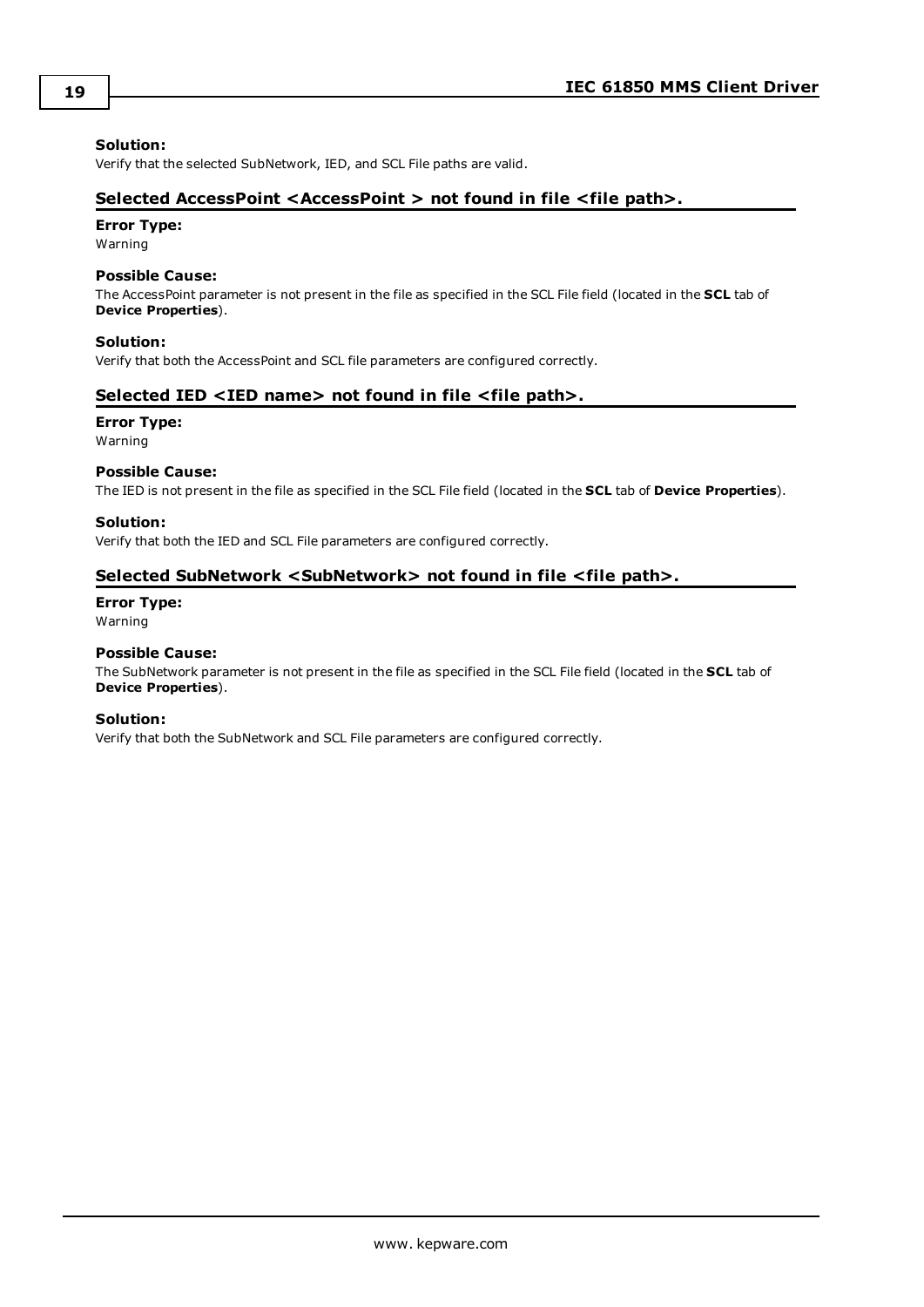# <span id="page-19-0"></span>**Index**

# **A**

Address Descriptions [14](#page-13-0) Automatic Configuration [4](#page-3-1)

# **C**

Communication [9](#page-8-0) Connection [5](#page-4-0) Control [10](#page-9-0)

# **D**

Data Types Description [13](#page-12-0) Device Setup [4](#page-3-0) Duplicate address <tag address> produced from SCL file. Tag will not be created. [17](#page-16-0)

# **E**

Error Descriptions [16](#page-15-0)

Error: Device <device name>, Address <MMS address>, Invalid bit string data <bit string>. Please enter a string of characters '0' and '1'. [17](#page-16-1)

Error: Device <device name>, Address <MMS address>, Invalid data type <data type> for data attribute. [17](#page-16-2)

Error: Device <device name>, Address <MMS address>, Invalid octet string data <octet string>. Please enter an even number of hexadecimal digits (for example, 00 01 C3). [17](#page-16-3)

Error: Device <device name>, Cannot write to structured data attribute <MMS address>. [17](#page-16-4)

Error: Device <device name>, Invalid object <MMS address>. [18](#page-17-0)

Error: Device <device name>, Structured data attribute <MMS address> cannot be applied to tag. [18](#page-17-1)

# **F**

Failed to open SCL file <file path>. [18](#page-17-2)

# **H**

Help Contents [3](#page-2-0)

# **I**

Invalid address <tag address> produced from SCL file. Tag will not be created. [18](#page-17-3)